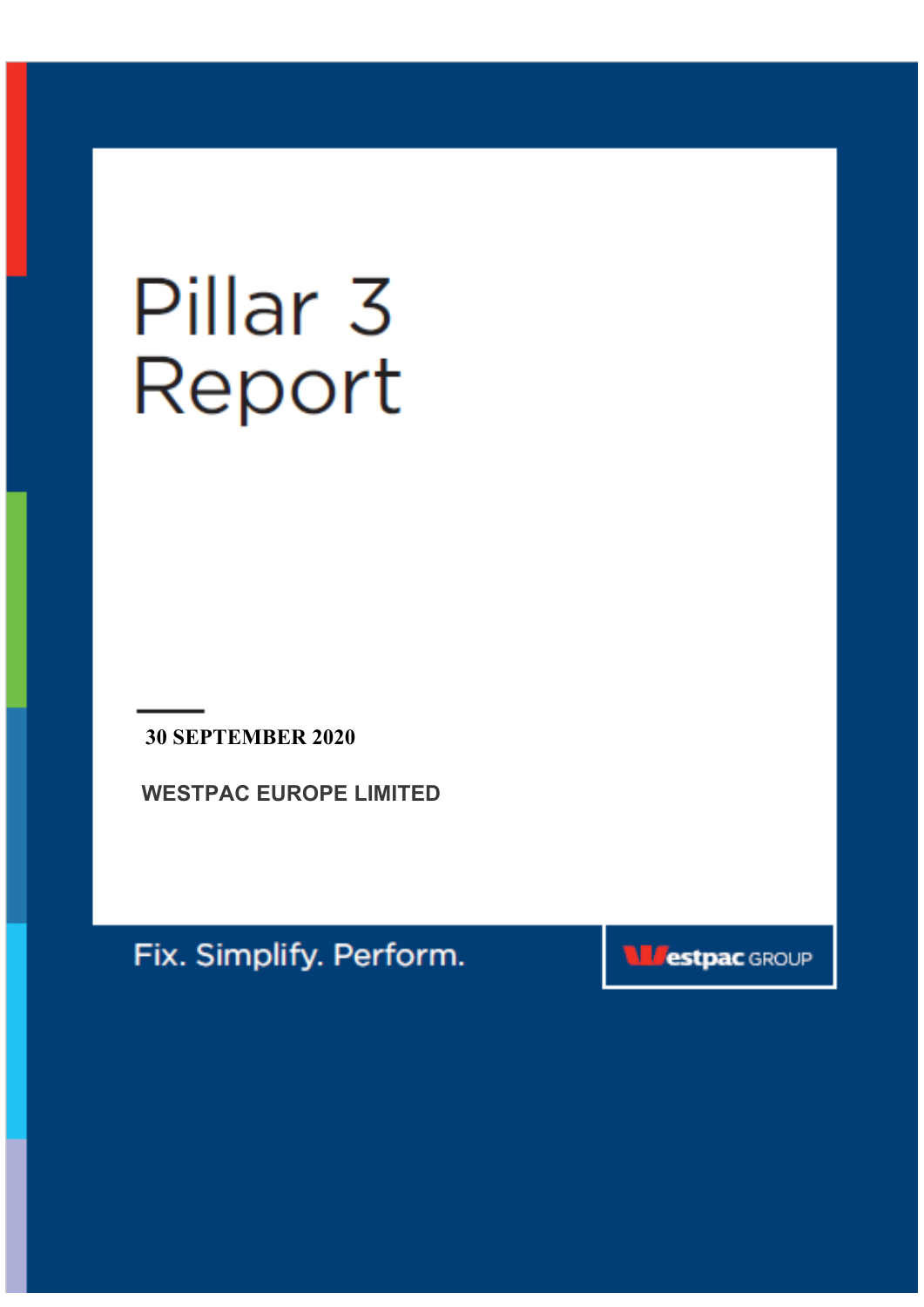| <b>Executive summary</b>                      | 3  |
|-----------------------------------------------|----|
| <b>Introduction</b>                           | 6  |
| <b>Capital Overview &amp; Risk Management</b> |    |
| <b>Remuneration disclosures</b>               | 18 |
| <b>Appendices</b>                             |    |
| Appendix I - Own Funds: Transitional Basis    | 19 |
| Appendix II - Capital Instruments             | 20 |

In this report any reference to 'WEL' refers to Westpac Europe Limited and any reference to 'Westpac', 'WBC', 'WBCLB' (Westpac Banking Corporation London Branch) and 'WIB' (Westpac Institutional Bank) refers to Westpac Banking Corporation.

WEL has its principal place of business in the United Kingdom at Camomile Court, 23 Camomile Street, London EC3A 7LL and is a company registered in England and is authorised by the Prudential Regulation Authority and regulated by the Financial Conduct Authority and the Prudential Regulation Authority

Any discrepancies between totals and sums of components in tables contained in this report are due to rounding.

In this report the disclosures reflect the disclosure requirements set out in the European Union Regulation No 575/2013.

This report is available on the Westpac group website (http://www.westpac.com.au/about-westpac/globallocations/westpac-uk/).

Unless otherwise indicated, financial information provided in this report is as at 30 September 2020 (the financial year end for Westpac and WEL). This report is produced on an annual basis, following the financial year end publication of the Westpac Annual Report. This report may omit one or more disclosures on the basis that the information is immaterial, confidential or proprietary in nature. In these circumstances the report will specify which items of information are not disclosed and the reason for non-disclosure.

In this report, unless otherwise stated or the context otherwise requires, references to \$, USD or US\$ are to United States dollars.

In this report, the accounting currency used is US dollar.

These disclosures have been presented by the WEL Board and prepared by WBCLB Compliance and Finance teams.

The Pillar 3 report has been prepared to disclose certain capital requirement, risk management and governance related information and for no other purpose. This report does not constitute any form of financial statement and must not be relied upon in making any judgement in relation to WEL.

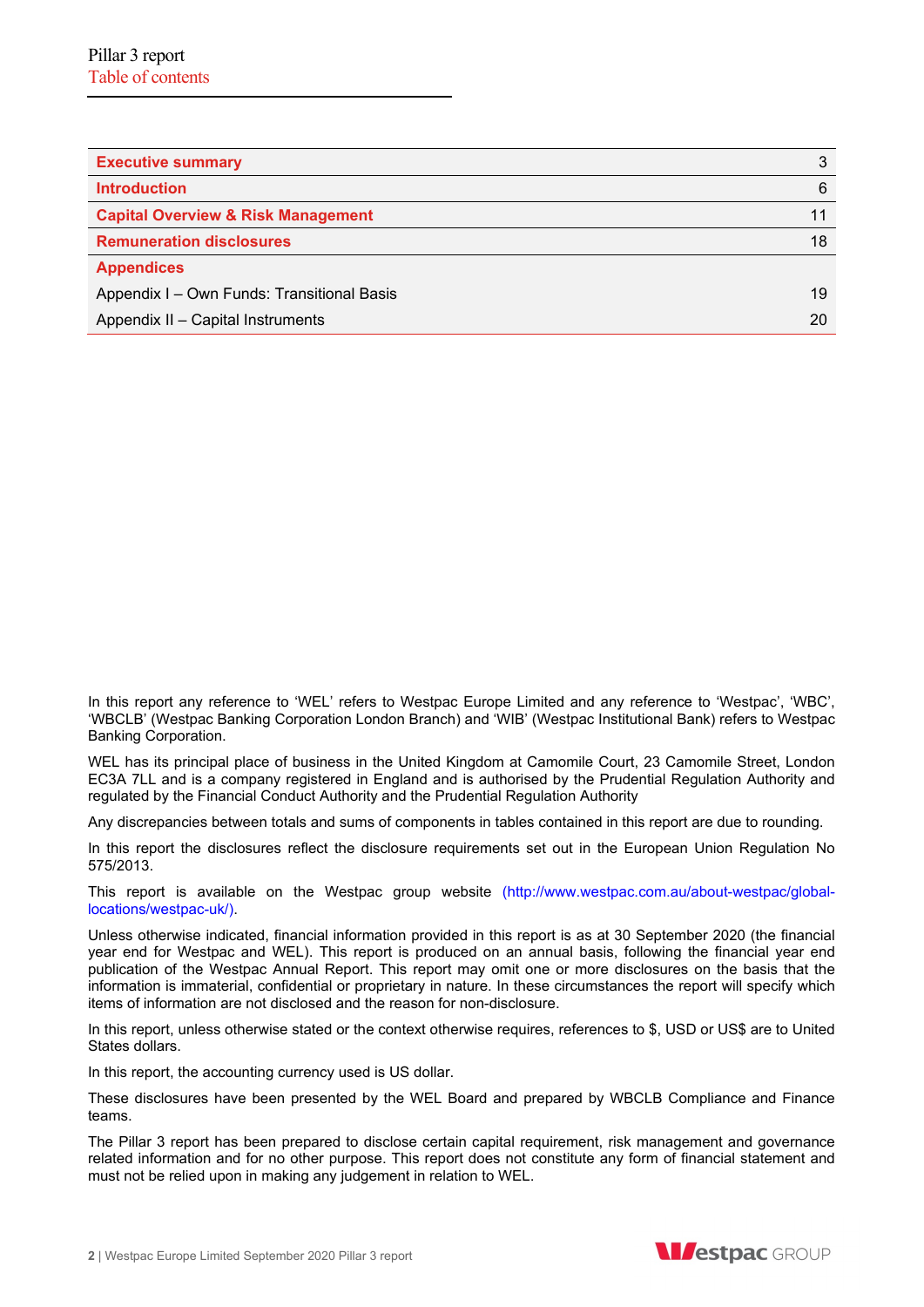Westpac Europe Limited (WEL) is a 100% owned subsidiary of Westpac Banking Corporation (Westpac). The firm was registered at Companies House on 21 December 2005 and the name changed to Westpac Europe Limited in January 2006. WEL was granted a banking licence by the FSA in May 2006.

Due to the licensing restrictions on the ability of Westpac, as a non-EEA incorporated entity, to conduct cross border activities in certain European jurisdictions, it became necessary to incorporate an EEA subsidiary that would be able to conduct cross border business with EEA clients pursuant to an EEA Passport. The business strategy for WEL was reviewed following the UK's departure from the EU on the 31 January 2020 ('Brexit') with a transition period to 31 December 2020.

The WEL Balance Sheet<sup>1</sup> as at 30 September 2020 is set out below:

|                                      | 30 September | 30 September |
|--------------------------------------|--------------|--------------|
|                                      | 2020         | 2019         |
| \$000's                              | US\$         | US\$         |
| Assets                               |              |              |
| <b>Current assets:</b>               |              |              |
| Cash and bank balances               | 8,103        | 7,458        |
| Derivative financial instruments     | 3,700        | 5,861        |
| Debt securities at amortised cost    | 298,833      | 209,325      |
| Due from related entities            | 1,092        | 4,213        |
| Other financial assets               | 4,361        | 14,392       |
| <b>Total current assets</b>          | 316,089      | 241,249      |
| <b>Non-current assets</b>            |              |              |
| Debt securities at amortised cost    |              | 35,174       |
| Loans and advances to customers      | 123,678      | 134,158      |
| <b>Total non-current assets</b>      | 123,678      | 169,332      |
| <b>Total assets</b>                  | 439,767      | 410,581      |
| Liabilities                          |              |              |
| <b>Current liabilities</b>           |              |              |
| Borrow ings                          | 365,842      | 288,304      |
| Derivative financial instruments     | 3,700        | 5,861        |
| Due to related entities              | 4,856        | 15,575       |
| Other financial liabilities          | 231          | 1,842        |
| Provisions                           | 215          | 81           |
| <b>Current tax liabilities</b>       |              | 114          |
| <b>Total current liabilities</b>     | 374,844      | 311,777      |
| <b>Non-current liabilities</b>       |              |              |
| Borrow ings                          |              | 35,000       |
| Other financial liabilities          | 251          | 47           |
| <b>Total non-current liabilities</b> | 251          | 35,047       |
| <b>Total liabilities</b>             | 375,095      | 346,824      |
| <b>Netassets</b>                     | 64,672       | 63,757       |
| <b>Equity</b>                        |              |              |
| Share premium reserve account        | 58,427       | 58,427       |
| Accumulated profit                   | 5,330        | 3,996        |
| Current period retained earnings     | 915          | 1,334        |
| <b>Total equity</b>                  | 64,672       | 63,757       |
| <b>Total equity and liabilities</b>  | 439,767      | 410,581      |

<sup>&</sup>lt;sup>1</sup> The WEL balance sheet published in the financial statements is the same as the balance sheet prepared under the regulatory scope and therefore reconciliation between the two is not carried out.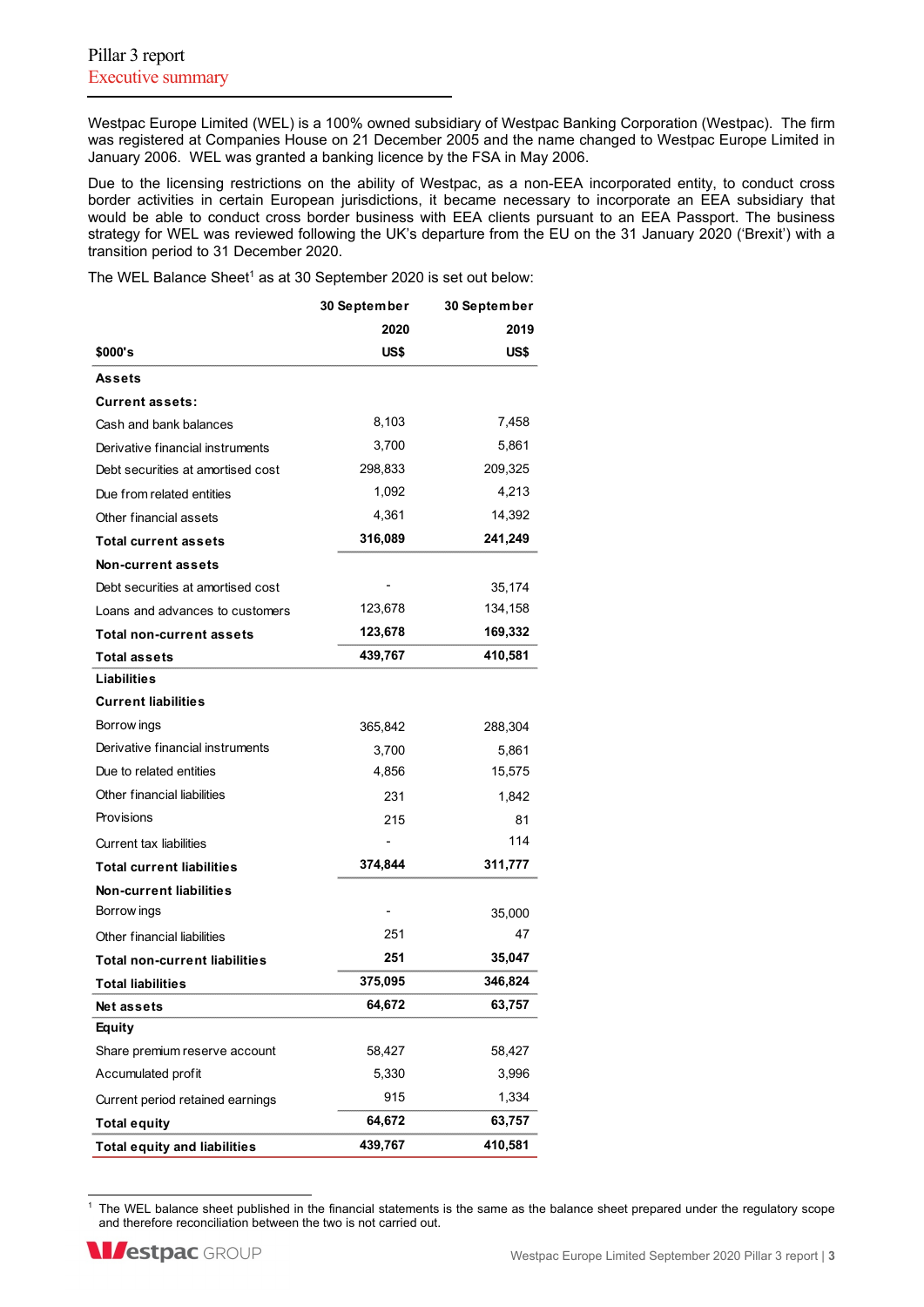The determination of the appropriate levels of capital is dependent on the risks associated with WEL's business model. The material risks to WEL include:

- Credit Risk:
- Liquidity Risk;
- Operational Risk;
- Legal and Regulatory Risk; and
- Related Party Risk

As at 30 September 2020, WEL had \$63,757k<sup>1</sup> of Tier 1 capital available, which the Board considered more than sufficient to cover the risk profile of the firm, regulatory requirements and market conditions.

WEL has a simple business model designed to minimise market risk, credit risk and liquidity risk. This is accomplished as follows:

- All foreign exchange, capital markets and other derivative transactions are backed out to Westpac at the same market rates, and any mark-to-market (for example, on client facing derivatives) is calculated and covered daily by cash collateral placed by Westpac;
- All loans and advances made by WEL are funded by Westpac;
- All undrawn commitments and wholesale deposits are covered by cash collateral placed by Westpac; and
- The cash collateral is invested in high quality liquid assets (HQLA), specifically government securities and bank papers.

The underlying credit, market and liquidity risks for WEL are mitigated through various legally binding agreements with Westpac.

The collateral received from Westpac is monitored by WEL on a daily basis and includes a minimum buffer to ensure WEL always holds sufficient collateral. Management reviews the collateral position report daily and the board reviews the overall collateral position on a monthly basis. The WEL Board views the collateral report as an appropriate control to ensure that undrawn commitments, deposits and derivative transactions are adequately cash collateralised on a daily basis. In addition, Group Assurance reviews the collateral procedure and position report as part of their audit scope.

The key regulatory ratios assessed by the WEL Board include:<sup>2</sup>

|                                            |         | 30 September 30 September |
|--------------------------------------------|---------|---------------------------|
|                                            | 2020    | 2019                      |
| \$m                                        | US\$    | US\$                      |
| <b>Capital indicators</b>                  |         |                           |
| Common equity tier 1 ratio                 | 171.46% | 163.86%                   |
| Leverage ratios                            |         |                           |
| Debt ratio                                 | 85.29%  | 84 47%                    |
| Debt-to-equity ratio                       | 5.80    | 5.44                      |
| <b>Liquidity indicators</b>                |         |                           |
| Liquidity coverage ratio                   | 393%    | 1239%                     |
| Current ratio                              | 1.27    | 1.41                      |
| <b>Profitability indicators</b>            |         |                           |
| Return on assets                           | 0.21%   | 0.32%                     |
| Return on equity                           | 1.41%   | 2.09%                     |
| <b>Asset quality indicators</b>            |         |                           |
| Off balance sheet commitments/Total assets | 46.05%  | 33.26%                    |
| Customer advance/Total assets              | 28.12%  | 32.68%                    |
| Internal funding/Total assets              | 83.19%  | 78.74%                    |

<sup>1</sup> This figure excludes current period retained earnings in consideration of Article 26 of the Capital Requirement Regulation (CRR) which allows institutions to include interim or year-end profits in CET1 capital before the institution has taken a formal decision confirming the final profit or loss for the year only with prior permission of the competent authority. 2



 $2$  This table is based on the audited Financial Statement as at 30/09/2020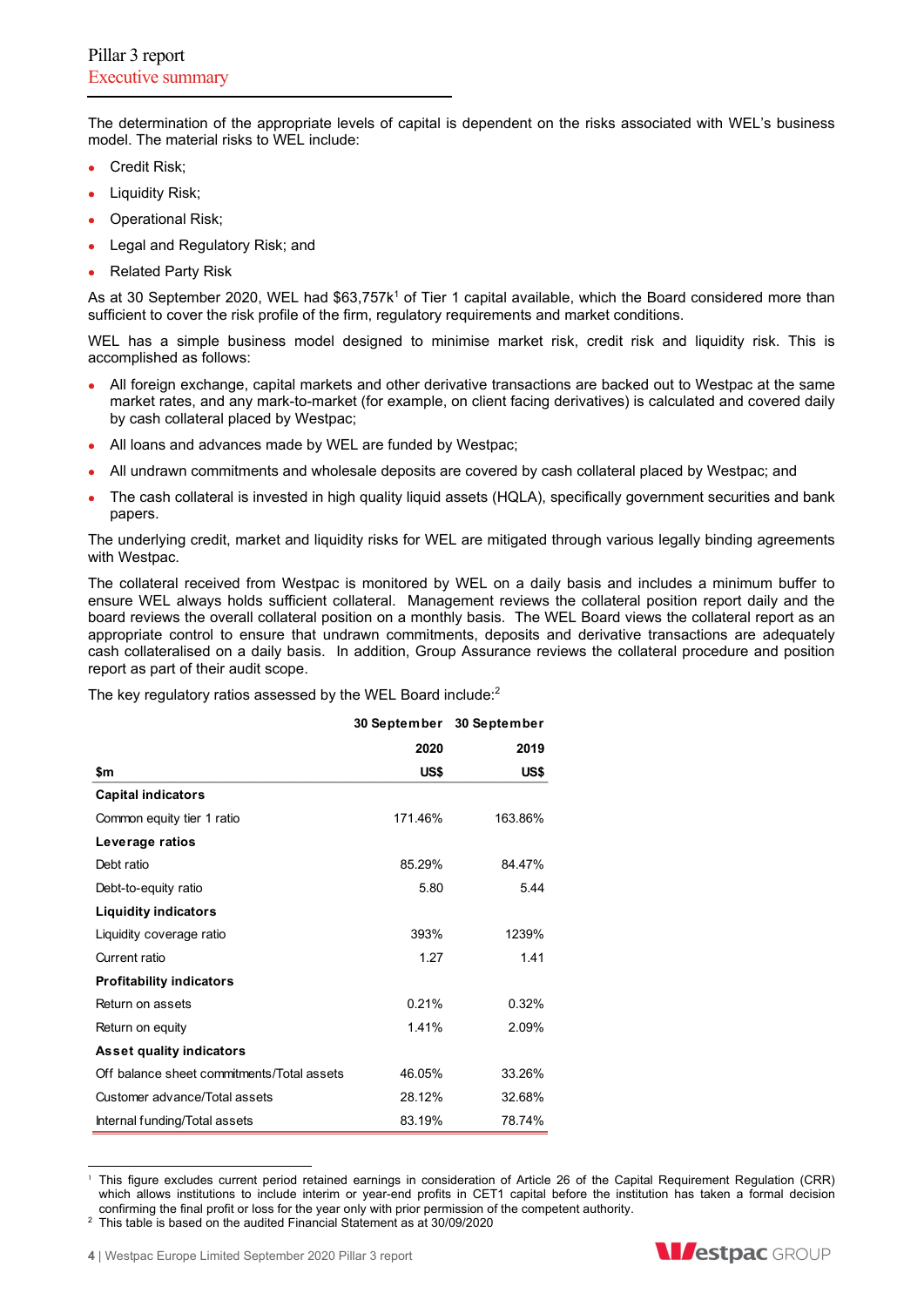Westpac Group's purpose is 'Helping Australians and New Zealanders succeed'. The strategy supports Westpac's purpose, harnesses Westpac's strengths and refocuses where change is required. In delivering on the strategy, Westpac's focus is banking for Australian and New Zealand consumers, businesses and institutional customers (which includes global institutional customers such as customers of WEL).

The WEL Board endorses the Westpac Group purpose and recognises its responsibilities in maintaining a robust management process and a strong risk management culture. Well defined controls, that are designed to ensure that the capital and liquidity adequacy requirements are embedded into WEL's day to day operations, include:

- Strong reporting processes regular (daily and monthly), structured and transparent reporting, with a range of metrics, are provided to senior management so that informed decisions can be taken.
- Escalation processes procedures are in place to inform the PRA about expected or actual fall in capital below the regulatory buffers.
- Review and sign-off processes there is strong governance around the annual review of the ICAAP (Internal Capital Adequacy Assessment Process) and ILAAP (Internal Liquidity Adequacy Assessment Process) to assess the quantity and quality of capital and liquid resources to adequately cover the level and nature of risks and evaluation of appropriate stress tests and scenario analysis. Stress testing and scenario analysis are part of the ICAAP/ILAAP process. A recovery plan is also documented. The Board seeks information to obtain full insight into the risk and capital calculations to be able to fully deliberate, challenge and receive assurance that all appropriate risks are considered and capital adequacy assessed and maintained.
- Compliance reviews periodic reviews are carried out in accordance with the compliance monitoring programmes.
- Internal Audit reviews internal reviews are undertaken to assess the effectiveness of controls and procedures.
- Business Continuity Procedures periodic reviews and tests are performed to test business continuity and disaster recovery procedures.
- Reasonableness review of regulatory returns a review of the material is completed by subject matter experts prior to submission of the returns to the regulatory authorities.

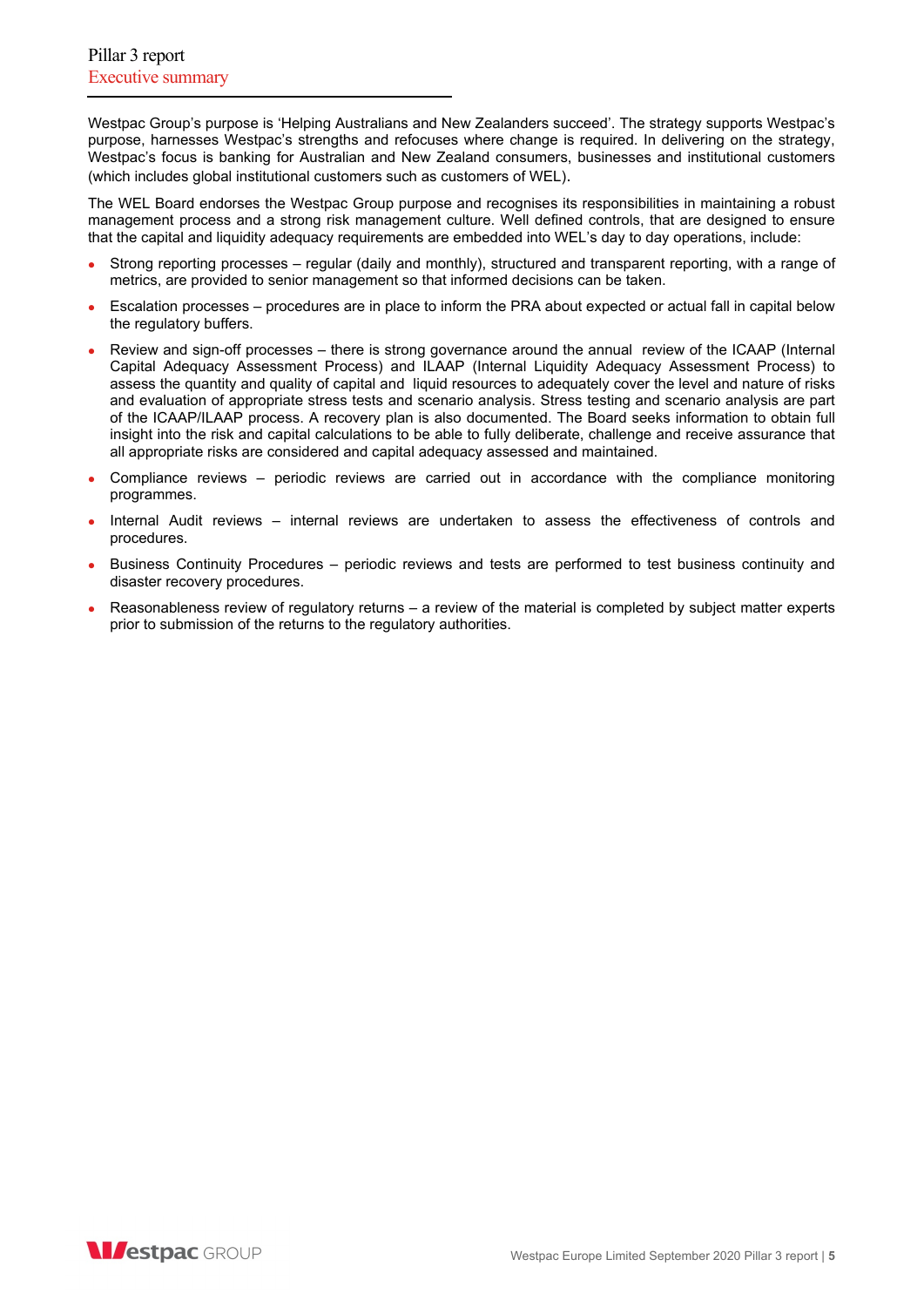# **Background and Business Strategy**

As a wholly owned subsidiary of Westpac and consistent with Westpac's existing operations in WBCLB, WEL's business is anchored to customers with connections to Australia and New Zealand. WEL assists in protecting and promoting business gained in Australasia through various products and services. WEL was essentially established to support business in selected EEA countries. The business strategy for WEL was reviewed following the UK's departure from the EU on the 31 January 2020 ('Brexit') with a transition period to 31 December 2020.

In view of the nature, scale and complexity of its business model, and its categorisation under the current supervisory approach by both regulators, WEL should be considered a non-systemic risk entity.

The principal activities of WEL are regulated banking business and MiFID II investment services with targeted European corporate and institutional customers (all of which are eligible counterparties or professional clients) where WEL is permitted to do so. There are no dealings with retail clients.

WEL's business focuses primarily on wholesale vanilla FX (spot, forward and swaps), bonds, and other derivatives such as interest rate swaps. In addition, bi-lateral and syndicated loan facilities and other types of commitments are extended through Corporate & Institutional Banking. There are no structured products originated or distributed by WEL.

The following graph illustrates the flow of credit and market risk from WEL to Westpac, the funding of loans by Westpac via WEL to the counterparty and subsequent repayment, and cash collateral from Westpac to WEL.



To allow WEL to operate on a near risk free basis, and to minimise the impact of WEL's business on Westpac's capital, all financial markets transactions entered into by WEL are simultaneously backed out to Westpac. All back out trades are on terms exactly equal to the transaction with the external customer.

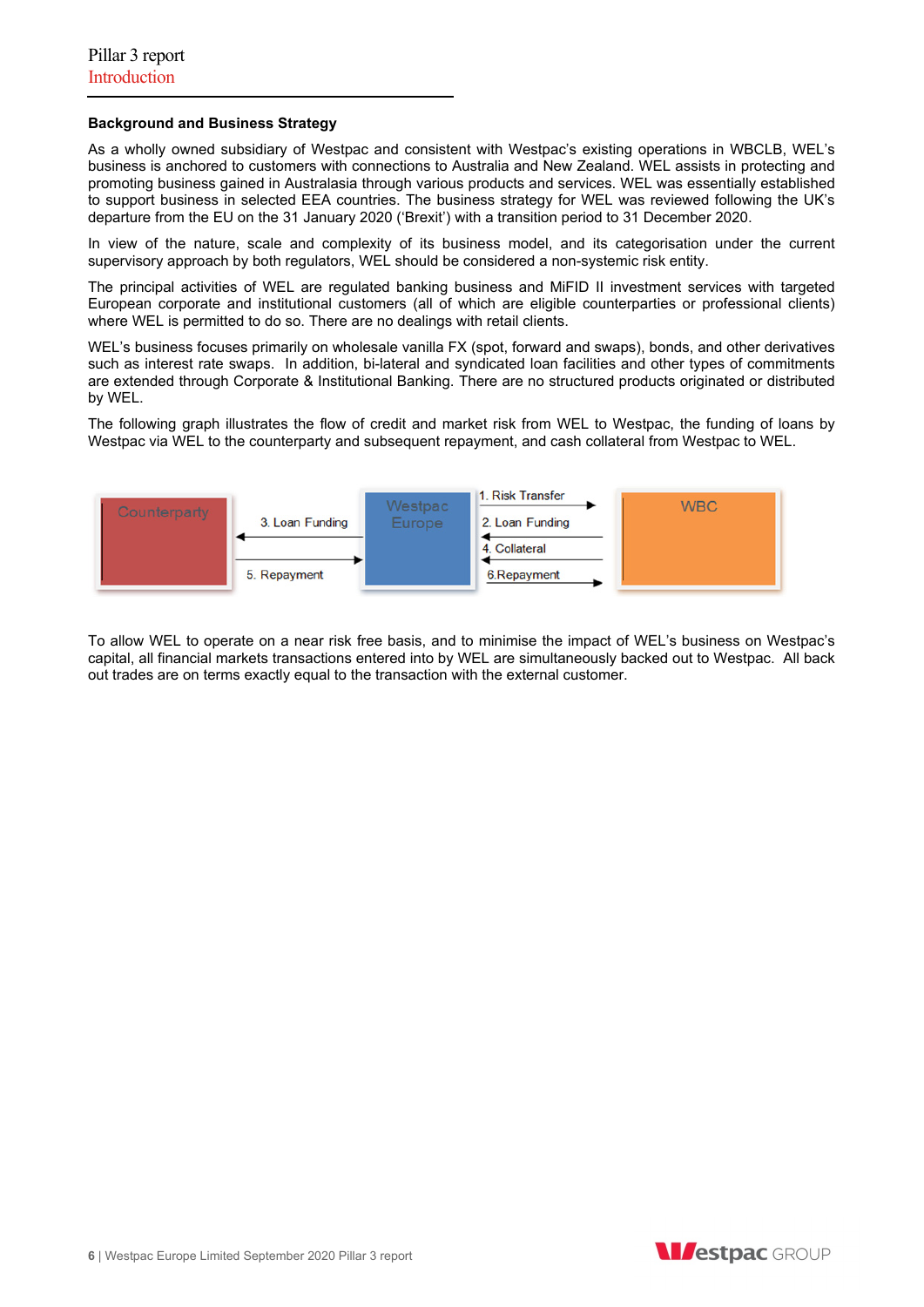## **WEL's statement of Risk Appetite**

The WEL Board is responsible for the risk management framework (including the ICAAP and ILAAP), governance and strategy. The Board articulates the risk appetite, adopts strong risk management strategies and encourages a sound risk culture. The Board understands the WEL risk profile, balances risk and reward with the risk appetite, maintains a strong balance sheet, guards against excessive risk or undue risk concentration and meets regulatory and compliance obligations.

In principle, WEL's tolerance level for risk is very low which is reflected in and reinforced by its business model.

WEL does not have any employees. Instead, staff are seconded from WBCLB to WEL under a secondment arrangement. A consequence of the secondment arrangement with Westpac is that there are no employee costs (including pension costs, redundancy costs etc.) incurred by WEL in the event of WEL ceasing operations.

WEL has entered into an intragroup Outsourcing Agreement with the Westpac Institutional Bank Operations team for the provision of operational services for the confirmation, settlement and where relevant, reporting of financial transactions and corporate loans executed in its name.

On a group wide and global basis, WBC operates a Three Lines of Defence ("3LoD") approach to risk management which reflects its culture of 'risk is everyone's business' in which all employees are responsible for identifying and managing risk and operating within the Group's desired risk profile. WEL also operates within this framework. WBC's overall 3LoD approach is depicted diagrammatically below:



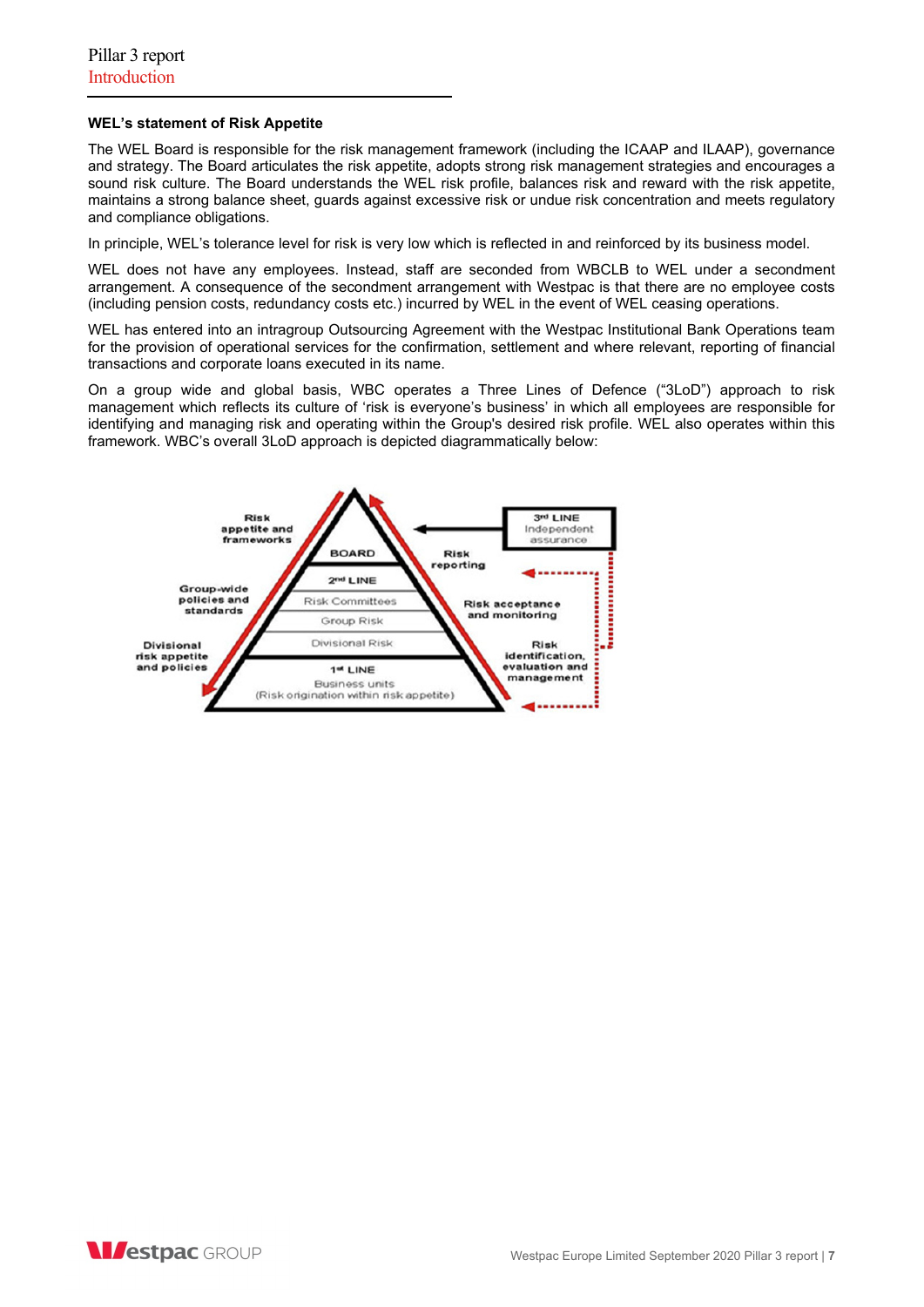# **Governance Structure & Committees**

The WEL Board comprises five Directors:

- Chairman of the Board and Non-Executive Director;
- **Executive Director;**
- Executive Director;
- Independent Non-executive Director; and
- Independent Non-executive Director (Chair of the WEL Board Audit Committee).

Board meetings are held at least quarterly.

WEL Committees:



# **Board Audit Committee**

The WEL Board has one committee: the Board Audit Committee ("BAC"). BAC meetings are held half yearly.

The BAC oversees all matters concerning the integrity of the financial statements and financial reporting systems, the external auditor's qualifications, performance, independence and fees; oversight and performance of the internal audit function; compliance with financial reporting and related regulatory requirements; and procedures for the receipt, retention and treatment of complaints received on accounting, internal accounting controls or auditing matters and the confidential reporting by employees of concerns regarding accounting and auditing matters.

The BAC receives information from external audit and internal WBC Group Audit. The BAC reports into the WEL Board.

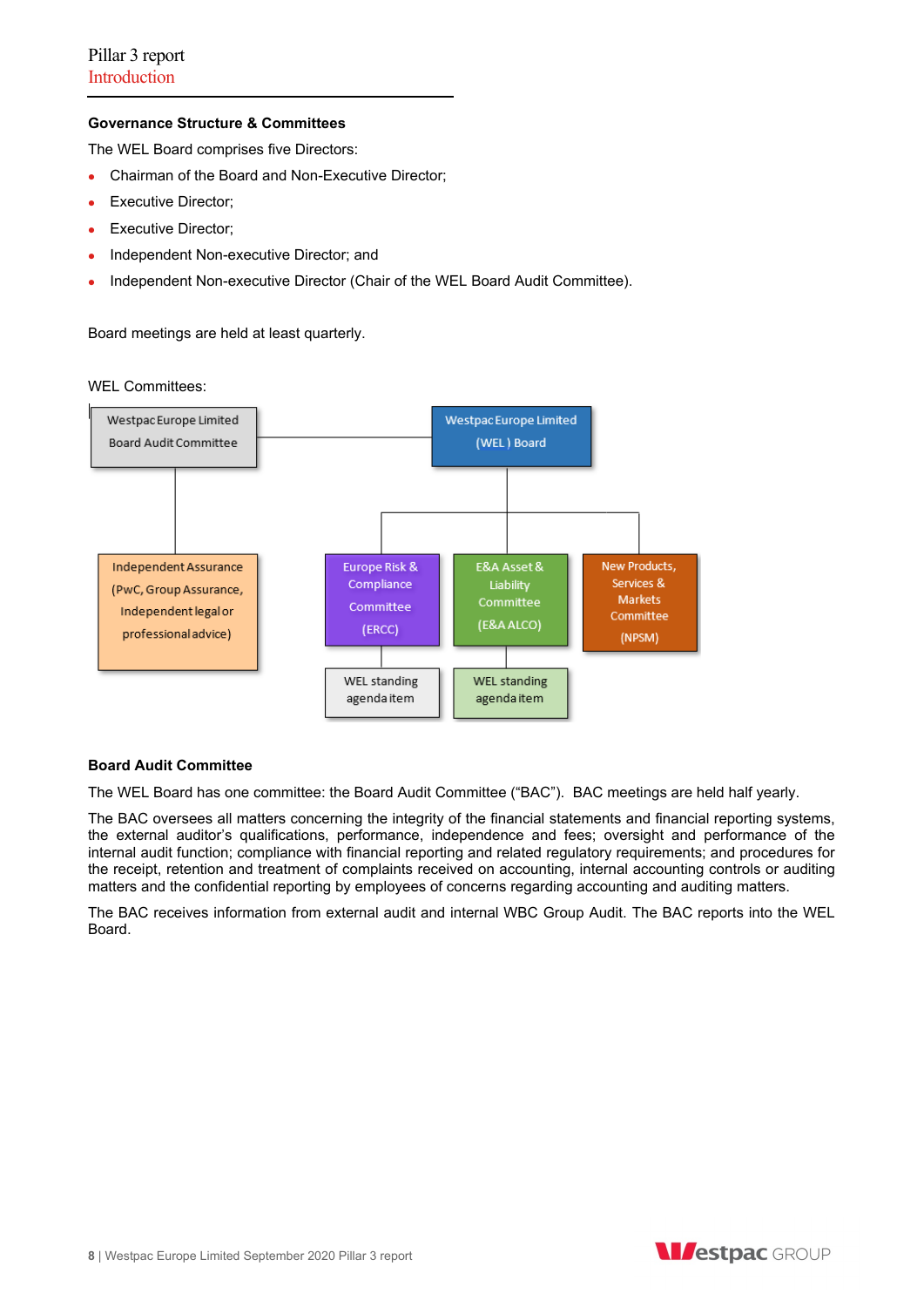# **Shared Committees**

The following governance committees are shared committees considering matters relevant to WBCLB and WEL:

- Europe Risk & Compliance Committee;
- Europe and Americas (E&A) Asset and Liability Committee.

Information packs from the governance committees (e.g., minutes, quarterly reports) are provided to the WEL Board as part of the quarterly WEL board pack.

## **Europe Risk & Compliance Committee (ERCC)**

The purpose of the ERCC is to lead the optimisation of credit, market, operational, reputation, and strategic risk reward. It takes responsibility for implementing and monitoring Group Risk class Frameworks and supporting policies and all aspects of risk for Europe, including acceptance and ratification of local VaR Market Risk limits. The ERCC oversees the compliance framework, and the implementation of compliance policies and procedures, ensuring these are adequate, effective and being applied within the context of the local regulatory environment. It ensures that all compliance issues and incidents are recorded, and that identified risks are responded to and that actions are developed to mitigate within agreed timeframes. The ERCC oversees the management of financial crime compliance across European business activities within the context of risk appetite. It also identifies and escalates material risks to the Westpac Institutional Bank Risk and Compliance Committee (WIB RISKCO).

# **Europe & Americas Asset & Liabilities Committee (E&A ALCO)**

The E&A ALCO has oversight of liquidity and funding in the E&A jurisdictions. The E&A ALCO oversees regulatory compliance as well as managing the balance sheet in line with WIB Offshore ALCO strategy.

The objectives and responsibilities of the E&A ALCO are to review balance sheet composition; review global funding and liquidity management including short and long term risks and the Offshore Funding Crisis Model; review balance sheet performance. It also monitors regulatory change impacts to identify and address any potential balance sheet impacts.

The WIB International Asset & Liability Committee has ultimate oversight over the E&A ALCO.

#### **Other**

A monthly New York & London New Products, Services and Markets ("NPSM") Committee, through which new products are reviewed, assessed and approved (including by relevant Second Line of Defence functions), to ensure they are within risk tolerance levels (e.g., compliance, legal, credit and market risk and operational risk) for WBCLB and WEL.

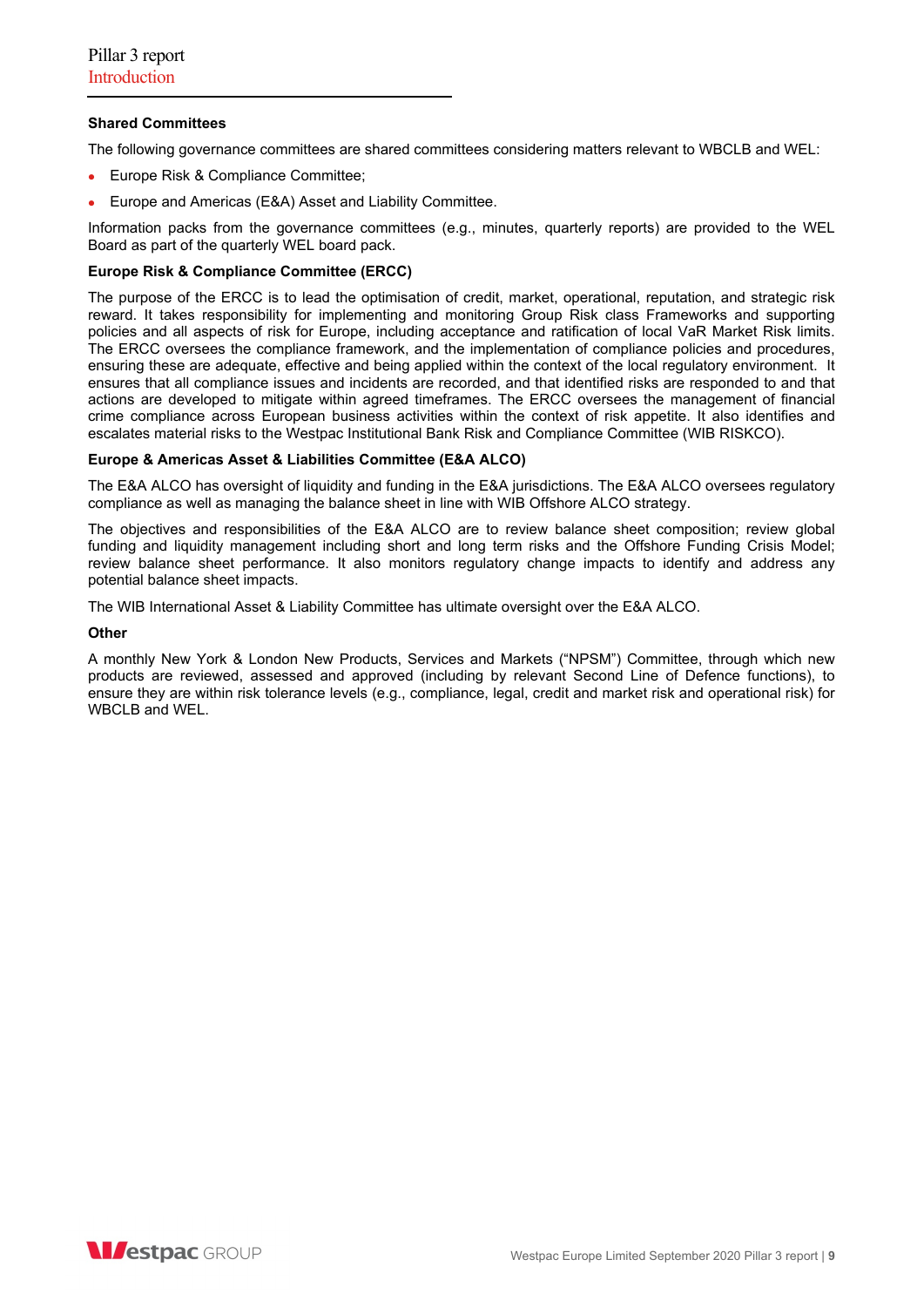# **Overview of Key Business Units for WBCLB and WEL**

The E&A business of WBC is managed by the General Manager E&A, including management of risk and controls, with direct line responsibility for the support of finance and people and performance. The General Manager E&A is the main interface with the relevant business heads in Australia on implementing strategic initiatives into the global business lines, including ensuring that risk is within risk tolerance levels (such as compliance, legal, credit, market, and operational risk). The General Manager E&A chairs the Europe Management Committee which oversees the activities of WBCLB and (in addition to the WEL Board) WEL. This is supported by the ERCC, E&A ALCO and NPSM.

The E&A business of Westpac is also managed on a global basis, with each of the product, operational and risk lines reporting into their respective global heads in relation to strategy, execution and revenue targets.

There is an appropriate matrix of reporting protocols in place, which accounts for both global product and geographical responsibility and accountability. The General Manager E&A is ultimately responsible for any business included on the London balance sheet wherever initiated globally.

The key business units for WBC and WEL are:

- Financial Markets:
- Corporate & Institutional Banking;
- Treasury;
- Finance;
- Risk;
- Internal Audit;
- Compliance;
- Financial Crime Management;
- Operations and Outsourcing;
- Human Resources;
- Technology; and
- Legal.

WEL Senior Managers (Job Titles):

- General Manager E&A;
- Chief Operating Officer E&A;
- Head of WIB Compliance Europe;
- Money Laundering Reporting Officer;
- Chief Risk Officer E&A;
- Group Audit;
- Non-Executive Director; and
- Non-Executive Director (Chair of the WEL Board Audit Committee).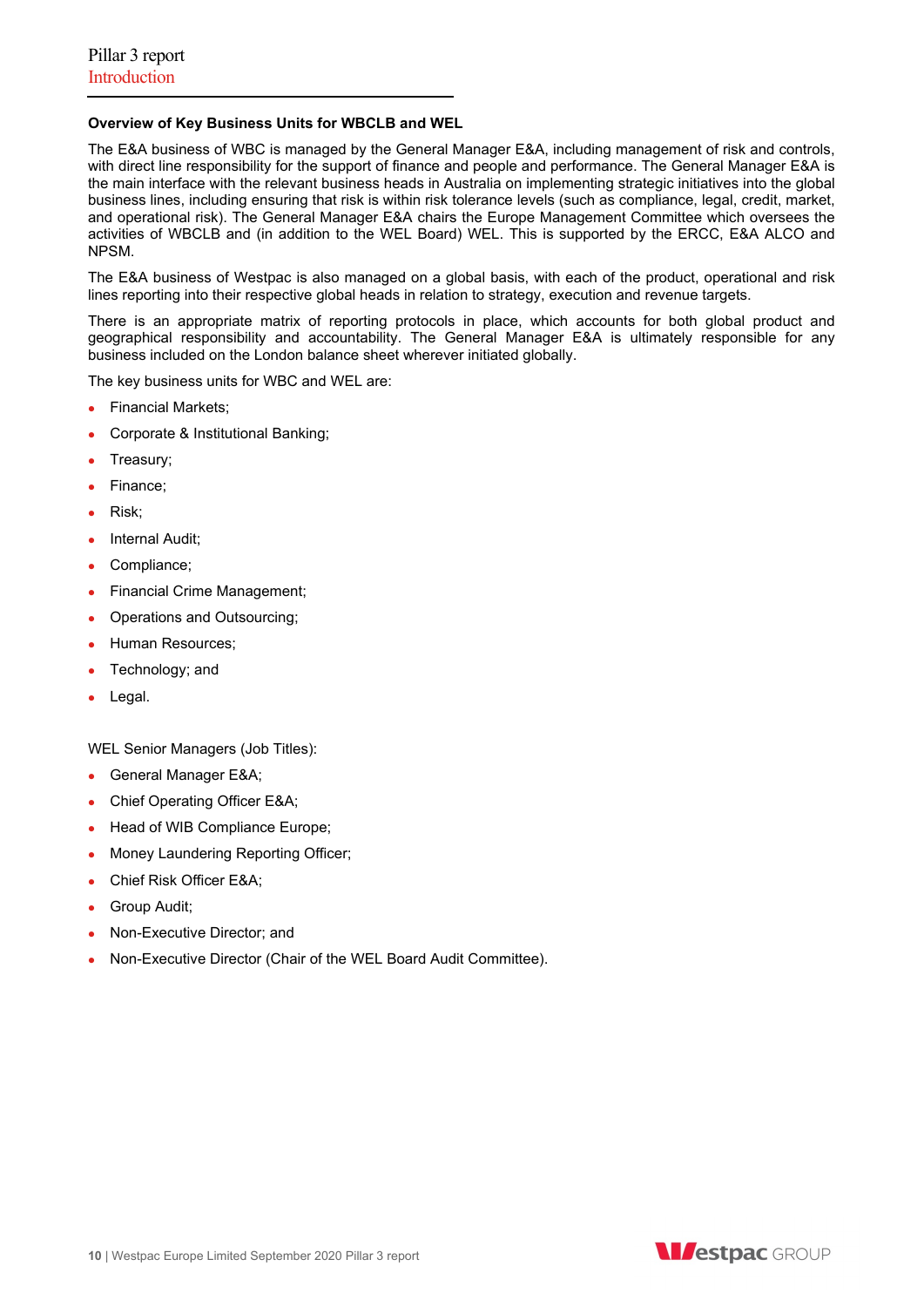This table shows WEL's capital resources as at 30 September 2020:

| $\cdot$                                 |        | 30 September 30 September |
|-----------------------------------------|--------|---------------------------|
|                                         | 2020   | 2019                      |
| \$000's                                 | US\$   | US\$                      |
| Risk Exposures:                         |        |                           |
| Credit Risk                             | 30,147 | 31,590                    |
| Market Risk                             |        |                           |
| Operational Risk                        | 7,038  | 6,506                     |
| <b>Total Risk Exposure Amount</b>       | 37,184 | 38,096                    |
| Capital Resource Requirement            |        |                           |
| Pillar 1                                | 2,975  | 3,048                     |
| Pillar 2 (including regulatory buffers) | 4,737  | 4,853                     |
| <b>Total Capital</b>                    | 7,712  | 7,901                     |
| Tier 1 capital (equity and reserves)    | 63,757 | 62,423                    |
| <b>Capital surplus</b>                  | 56,045 | 54,522                    |

Pillar 1 capital is the minimum capital that a firm is required to hold for credit, market and operational risk. It is calculated as 8% of Risk Weighted Assets. Pillar 2 capital consists of Pillar 2A and Pillar 2B. Pillar 2A is held for risks that are not captured or not fully captured under Pillar 1 calculation. Pillar 2A capital is set by the PRA during the SREP (supervisory review and evaluation process). Pillar 2B capital is held for forward looking risks that may arise under stressed conditions. WEL also meets its requirements for holding capital conservation buffer (CCB) and the countercyclical buffer (CCyB). CCB is calculated at 2.5% and CCyB is dependent on the buffers that are set in jurisdictions to which WEL has exposure. Systemic risk buffers do not apply to WEL. The PRA buffer is set during the SREP. As at 30 September 2020 WEL held CET1 capital to cover all its capital and buffer requirements.

WEL is not required to hold MREL (Minimum Requirements for Own Funds and Eligible Liabilities) above its minimum capital requirements.

WEL ensures that it is adequately capitalised at all times, and as at the reporting date held capital well in excess of regulatory requirements. WEL's common equity Tier 1 capital ratio was 171%<sup>,</sup> at 30 September 2020. WEL's capital adequacy ratios are below:

|                                      |      | 30 September 30 September |
|--------------------------------------|------|---------------------------|
|                                      | 2020 | 2019                      |
| Common equity Tier 1 capital ratio % | 171  | 164                       |
| Additional Tier 1 capital %          | O    | O                         |
| Tier 1 capital ratio %               | 171  | 164                       |
| Tier 2 capital %                     | O    | O                         |
| Total regulatory capital ratio %     | 171  | 164                       |

<sup>&</sup>lt;sup>1</sup> This is based upon September 2019 Financial Statement.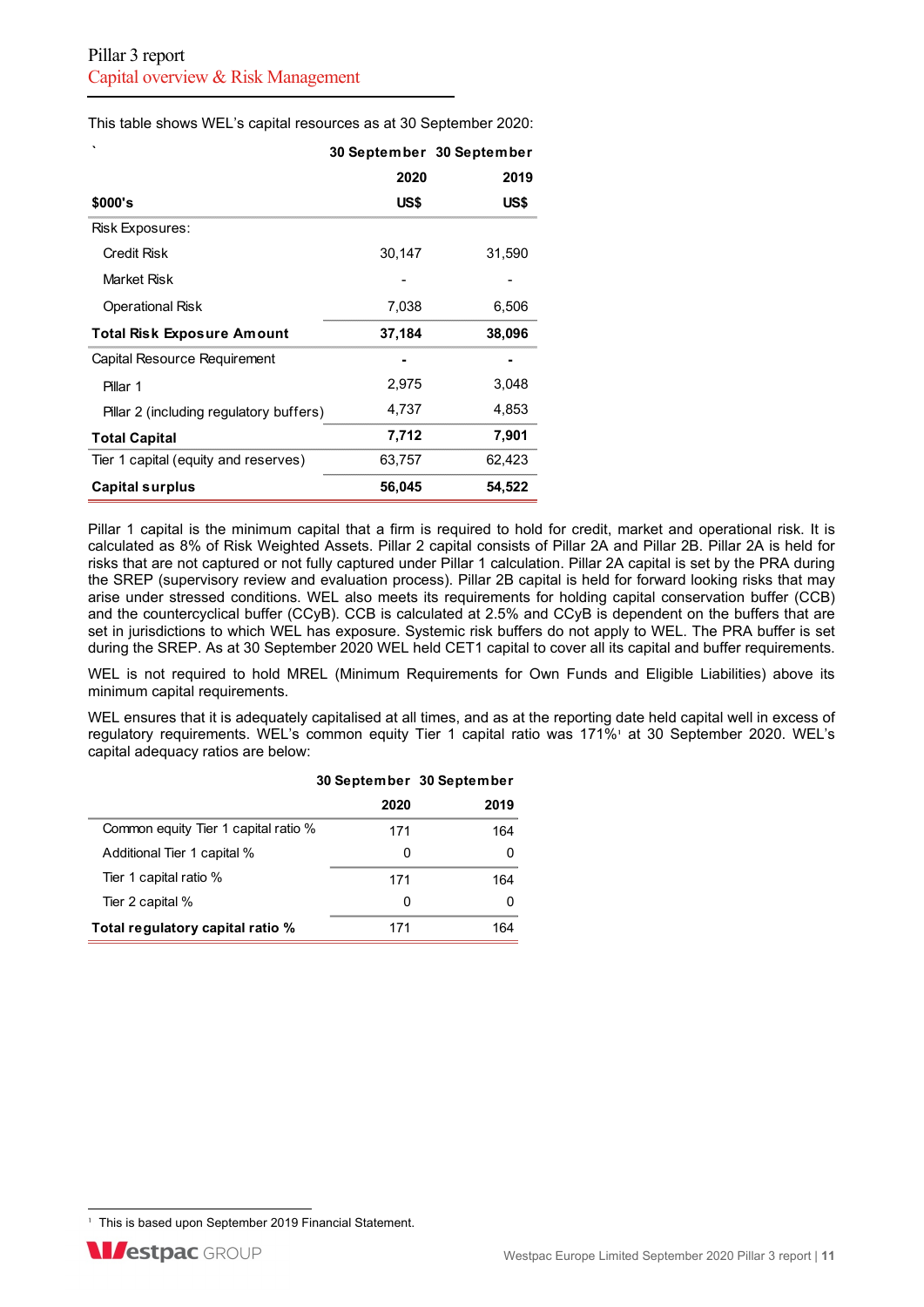The Pillar 1 exposures calculated on risk weighted assets are set out below. WEL uses the Standardised Approach for the calculation of risk weights for credit risk and the Basic Indicator Approach for calculating operational risk<sup>1</sup>.

|                                        | 30 September 30 September |      |
|----------------------------------------|---------------------------|------|
|                                        | 2020                      | 2019 |
| \$m                                    | US\$                      | US\$ |
| Credit risk                            | 30.1                      | 31.6 |
| Market risk                            | 0.0                       | 0.0  |
| Operational risk                       | 7.0                       | 6.5  |
| Interest rate risk in the banking book | 0.0                       | 0.0  |
| Other                                  | 0.0                       | 0.0  |
| Total                                  | 37.2                      | 38.1 |

This table shows risk weighted assets and associated capital requirements<sup>2</sup> for each risk type included in the regulatory assessment of WEL's capital adequacy.

| 30 September 2020                      | <b>Risk</b>      | <b>Total Capital</b> |
|----------------------------------------|------------------|----------------------|
| \$m                                    | <b>Exposures</b> | Required             |
| Credit risk                            |                  |                      |
| Corporate                              | 0.0              | 0.0                  |
| <b>Business lending</b>                | 0.0              | 0.0                  |
| Sovereign                              | 0.0              | 0.0                  |
| Bank                                   | 28.5             | 2.3                  |
| Residential mortgages                  | 0.0              | 0.0                  |
| Other retail                           | 0.0              | 0.0                  |
| Small business                         | 0.0              | 0.0                  |
| Specialised lending                    | 0.0              | 0.0                  |
| Securitisation                         | 0.0              | 0.0                  |
| Mark-to-market related credit risk     | 0.0              | 0.0                  |
| Other assets                           | 1.6              | 0.1                  |
| Total                                  | 30.1             | 2.4                  |
| Market risk                            | 0.0              | 0.0                  |
| Operational risk                       | 7.0              | 0.6                  |
| Interest rate risk in the banking book | 0.0              | 0.0                  |
| Total                                  | 37.2             | 3.0                  |



<sup>&</sup>lt;sup>1</sup> The Credit risk exposure amount calculated in accordance with Article 111 to 134 of the Capital Requirements Regulation (575/2013) (CRR). The Operational Risk amount calculated in accordance with Article 315 of the Capital Requirements Regulation (575/2013) (CRR).

 $2$  The risk weighted assets are calculated using the standardised approach.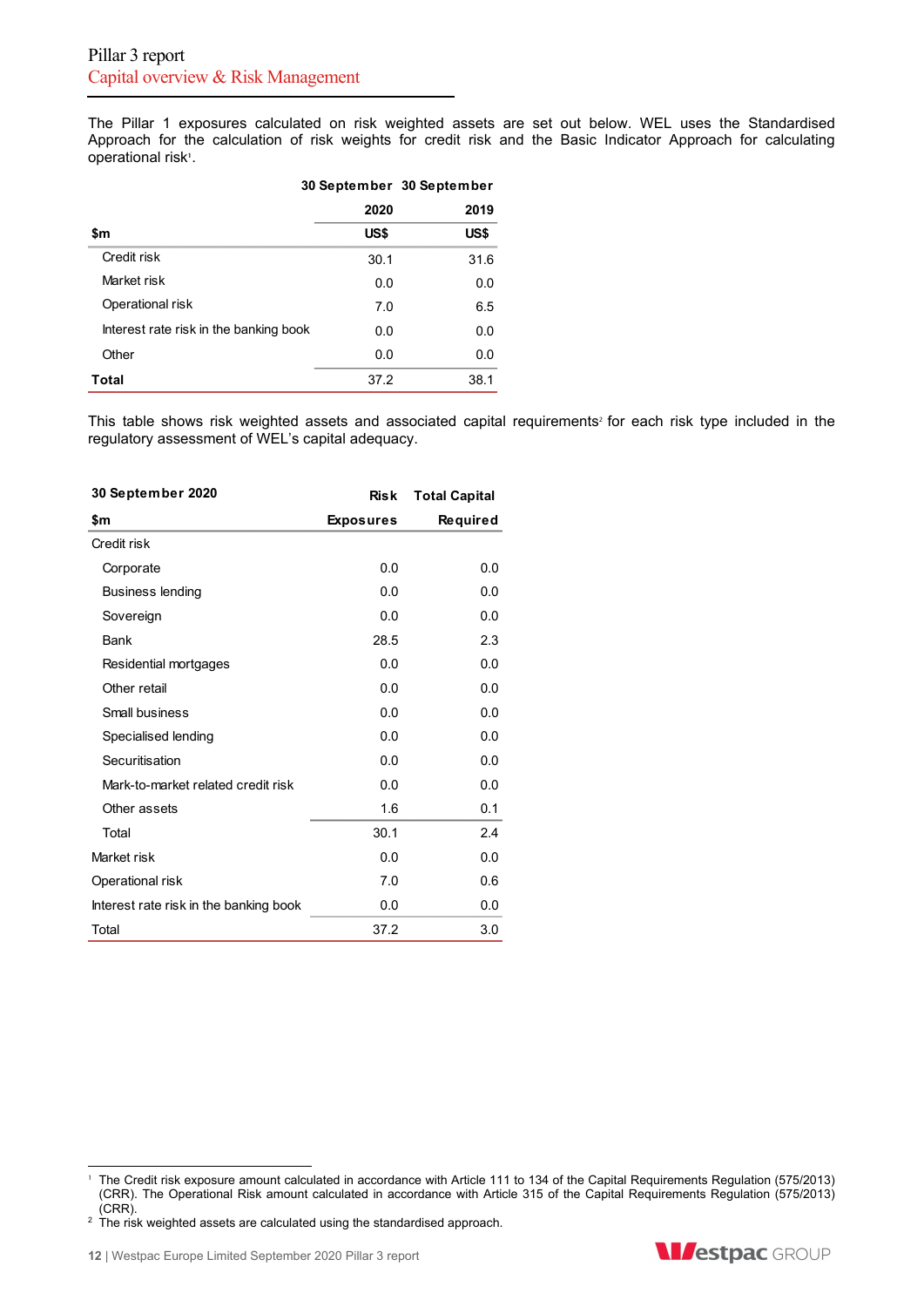This table sets out WEL's risk weighted assets as at 30 September 2020:

|                                                   | 30 September | <b>Risk</b> | Assets after                     | <b>Risk</b> | Risk weighted |
|---------------------------------------------------|--------------|-------------|----------------------------------|-------------|---------------|
|                                                   | 2020         | Mitigation  | <b>Risk Mitigation weighting</b> |             | <b>Assets</b> |
| \$000's                                           | US\$         | US\$        | US\$                             | US\$        | US\$          |
| <b>ASSETS</b>                                     |              |             |                                  |             |               |
| <b>Current assets:</b>                            |              |             |                                  |             |               |
| Cash and bank balances                            | 8,103        |             | 8,103                            | 20%         | 1,621         |
| Derivative financial instruments                  | 3,700        | 3,700       | ۰                                | 100%        |               |
| Debt securities at amortised cost - Credit Step 1 | 263,783      | 208,778     | 55,005                           | 20%         | 11,001        |
| Debt securities at amortised cost - Credit Step 2 | 35,050       |             | 35,050                           | 50%         | 17,525        |
| Due from related entities                         | 1,092        | 1,092       |                                  | 20%         |               |
| Other financial assets                            | 4,361        | 4,361       |                                  | 20%         |               |
| <b>Total current assets</b>                       | 316,089      | 217,931     | 98,158                           |             | 30,147        |
| Non-current assets                                |              |             |                                  |             |               |
| Debt securities at amortised cost - Credit Step 2 |              |             |                                  | 50%         |               |
| Loans and advances to customers                   | 123,678      | 123,678     |                                  | 100%        |               |
| Total non-current assets                          | 123,678      | 123,678     |                                  |             | ۰             |
| <b>TOTAL ASSETS</b>                               | 439,767      | 341,609     | 98,158                           |             | 30,147        |
| Pillar 1 credit risk requirement (8% of RWA)      |              |             |                                  |             | 2,412         |

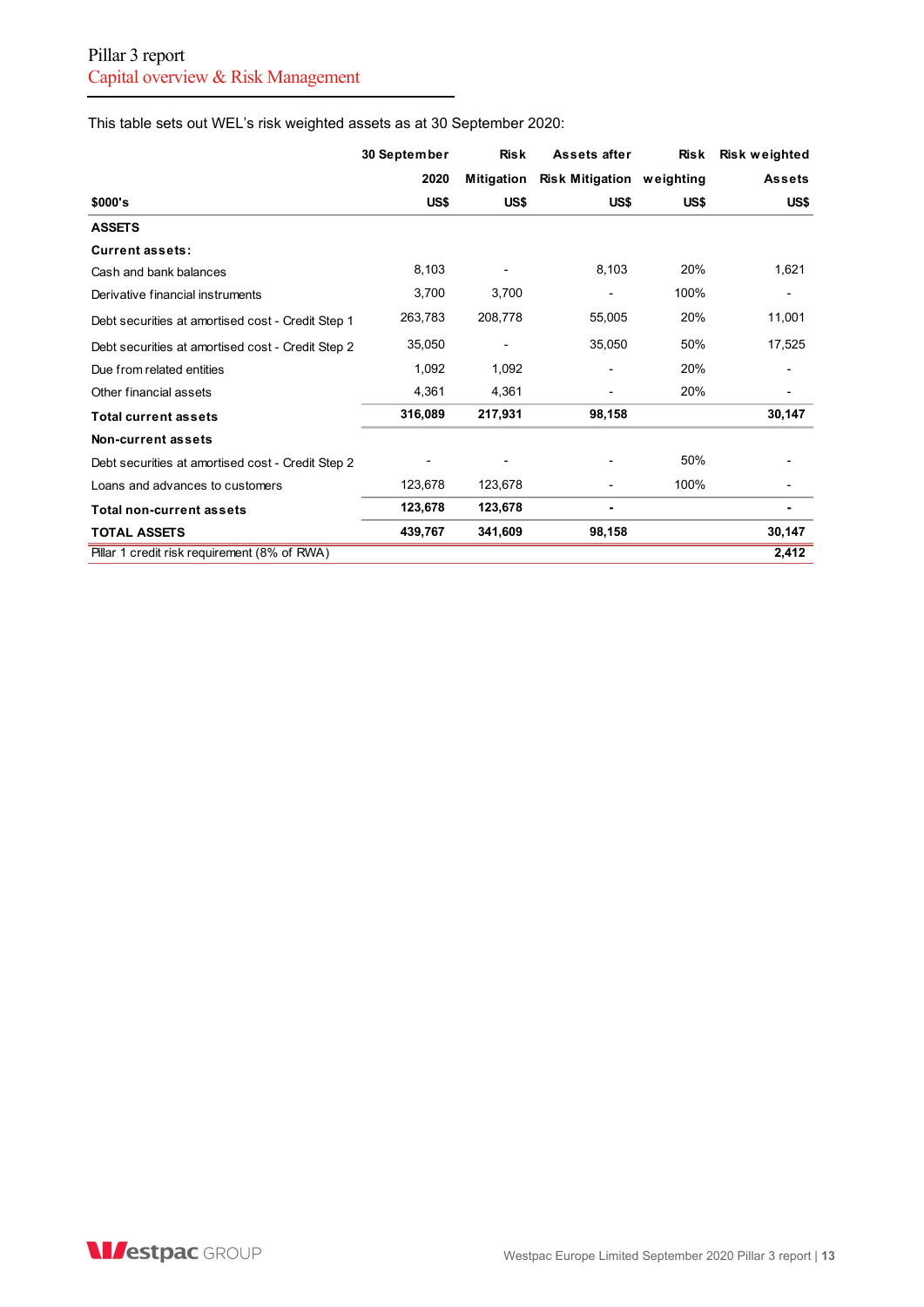The WEL Board and the various governance committees ensure that an appropriate level and quality of capital commensurate with its risk profile, business strategy, risk appetite and overall financial adequacy rule is maintained. WEL regards material risks as those risks that affect its business in terms of performance, reputation, and future success. WEL manages these material risks by taking an integrated and balanced approach to risk and reward. WEL has also entered into a range of agreements with Westpac to facilitate risk transfer and risk mitigation. Assessments of the various risks faced by WEL are provided below.

## **Credit Risk**

Credit risk is the risk of financial loss where a customer or counterparty fails to meet their financial obligations to WEL. It is measured and monitored through the Westpac credit risk calculation and limit monitoring systems and processes. WEL has adopted the standardised risk weighted approach to measuring its credit risk. Credit Risk Mitigation is a technique to reduce the credit risk associated with an exposure or exposures which a firm continues to hold and is achieved through funded or unfunded credit protection.

Credit Risk Mitigation - Counterparty Credit Risk

WEL faces counterparty credit risk (CCR) when it trades derivative products with counterparties or enters into loan facilities with clients. WEL minimises CCR as follows:

- All foreign exchange, capital markets and other derivative transactions are backed out to Westpac at the same market rates, with any mark-to-market (for example, on client facing derivatives) calculated and covered daily through cash collateral placed by Westpac;
- All loans and advances made by WEL are funded by Westpac;
- All undrawn commitments and wholesale deposits are covered by cash collateral placed by Westpac; and
- All settlement activities are carried out by Westpac on behalf of WEL under a Service Level Agreement.

Credit Risk Mitigation - Concentration Risk & collateral holding

The above risk transfer process inevitably creates a large single name concentration' risk to Westpac. This is effectively mitigated by the collateral arrangement between WEL and Westpac.

WEL invests the cash collateral it receives from Westpac in high rated government securities and investment grade bank paper. The investment in bank paper is held in parcel sizes that are within the regulatory ceiling to prevent concentration risk. The credit risk on these liquid assets is monitored by Treasury and WIB Credit and overseen by E&A ALCO.

The collateral position as at 30 September 2020:

|                            | 30 September 30 September |      |  |
|----------------------------|---------------------------|------|--|
|                            | 2020                      | 2019 |  |
| \$m                        | US\$                      | US\$ |  |
| Collateral amount required | 204                       | 138  |  |
| Collateral amount held*    | 242                       | 190  |  |
| Surplus                    | 38                        | 52   |  |
| % Buffer                   | 19%                       | 38%  |  |

Excluding Capital invested in Government Securities and Bank Papers

WEL is exposed to geographic risk as the range of counterparties it faces are all located in the EEA. The credit risk arising on these exposures is covered by Westpac under the risk transfer arrangements.

# **Residual Risk**

Residual risk arises from the partial performance or failure of credit risk mitigation techniques. For the purposes of the risk assessment, this also includes the partial performance of the collateral arrangement with Westpac.

A key mitigating control is the daily review of the collateral position report by Senior Management. This report is produced on a T+1 basis and demonstrates that there is sufficient collateral to cover the undrawn commitments and any mark-to-market fluctuations on derivative transactions. Furthermore, the operations area informs management in advance of any loan drawdowns or repayments which are funded by Westpac.

WEL has also developed a systematic Risk Mitigation Testing Programme matrix consisting of several early warning indicators (EWI). The EWIs are monitored on a monthly basis to consider whether they may have an adverse impact on capital and liquidity adequacy under various stress scenarios.



<sup>1</sup> Concentration risk is the risk that results from a lack of diversification of exposures and includes large exposures, geographic and industry risk.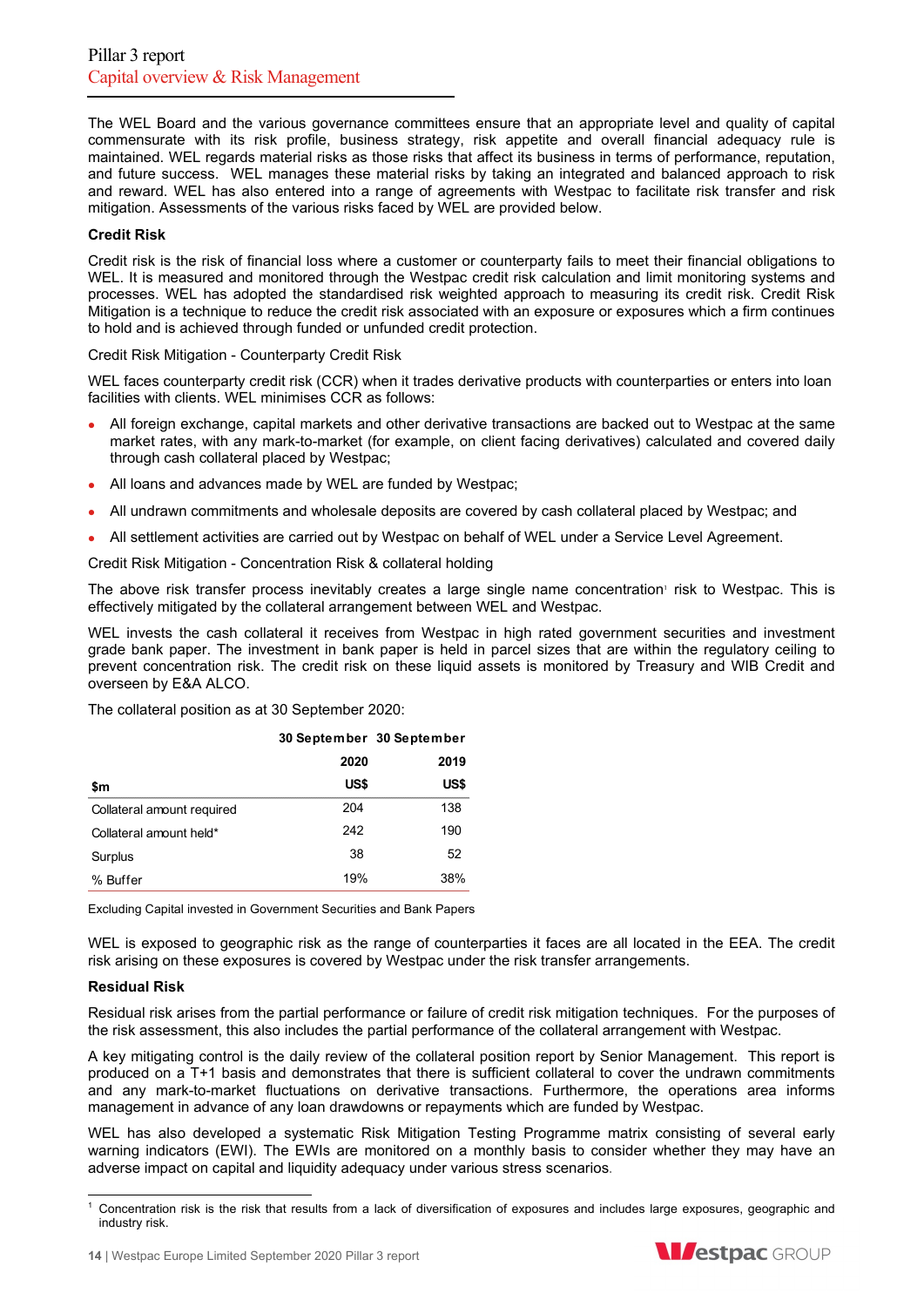## **Market Risk**

Market Risk is the risk of an adverse impact on earnings resulting from changes in market factors, such as foreign exchange rates, interest rates, commodity prices and equity prices. The historical simulation Value-at-Risk (at 99% confidence level) is used to calculate market risk, however WEL does not run any traded market risk exposure as all trades are immediately and automatically backed out to Westpac through matching transactions under risk transfer arrangements.

**Interest Rate Risk in the Banking Book (IRRBB)** – Interest rate risk from non-trading book activity is the risk of losses arising from changes in the interest rates associated with banking book items and includes duration risk, basis risk and optionality risk. WEL faces duration risk due to the mismatch across time buckets of assets and liabilities that arise in the normal course of business activities. This is mitigated via collateralisation of derivatives, match funding of loan facilities and investment of collateral in HQLA.

#### **Funding and Liquidity Risk**

Funding and Liquidity risk is the risk that WEL cannot meet its payment obligations or that it does not have the appropriate amount, tenor and composition of funding and liquidity to support its assets. Liquidity risk is measured and managed in accordance with the policies and processes defined in the Liquidity Risk Management Framework which sets out the liquidity risk appetite, roles and responsibilities, tools for measuring and managing liquidity risk, reporting procedures and supporting policies. WEL carries out a Liquidity Adequacy Assessment Process (ILAAP) annually. Liquidity risk is mitigated as follows:

- All loans and advances made by WEL are funded by Westpac. All undrawn commitments made by WEL are covered by cash collateral placed by Westpac upon WEL's commitment to its customer;
- WEL has a multicurrency liquidity facility with Westpac which can be availed in the event of a liquidity shortfall as a result of a market wide stress or idiosyncratic stress; and
- Cash collateral is invested in a large portfolio of HQLA (High Quality Liquid Assets). As at 30 September 2020, WEL maintained its Liquidity Coverage Ratio (LCR) significantly in excess of 100%. The LCR is calculated and monitored daily.

The LCR requires banks to hold sufficient HQLA to withstand 30 days under a stress scenario. WEL's LCR as at 30 September 2020, was 393%. This HQLA is held for Pillar 1 requirements, Pillar 2 guidance and any eligible surplus above that. Liquid assets included in the LCR comprise unencumbered high-quality government securities.

The LCR disclosure template on quantitative information of LCR which complements Article 435 (1)(f) of Regulation (EU) No 575/2013:

| USD \$m          | <b>TOTAL ADJUSTED VALUE</b>                               |             |
|------------------|-----------------------------------------------------------|-------------|
| Period ending on |                                                           | 30-Sep-2020 |
|                  | Number of data points used in the calculation of averages | 10          |
| 21               | <b>Liquidity Buffer</b>                                   | 208.8       |
| 22               | <b>Total Net Cash Outflows</b>                            | 53.2        |
| 23               | Liquidity Coverage Ratio (%)                              | 393%        |

**Unconsolidated LCR simple averages of month-end observations over the twelve months of FY 2020**

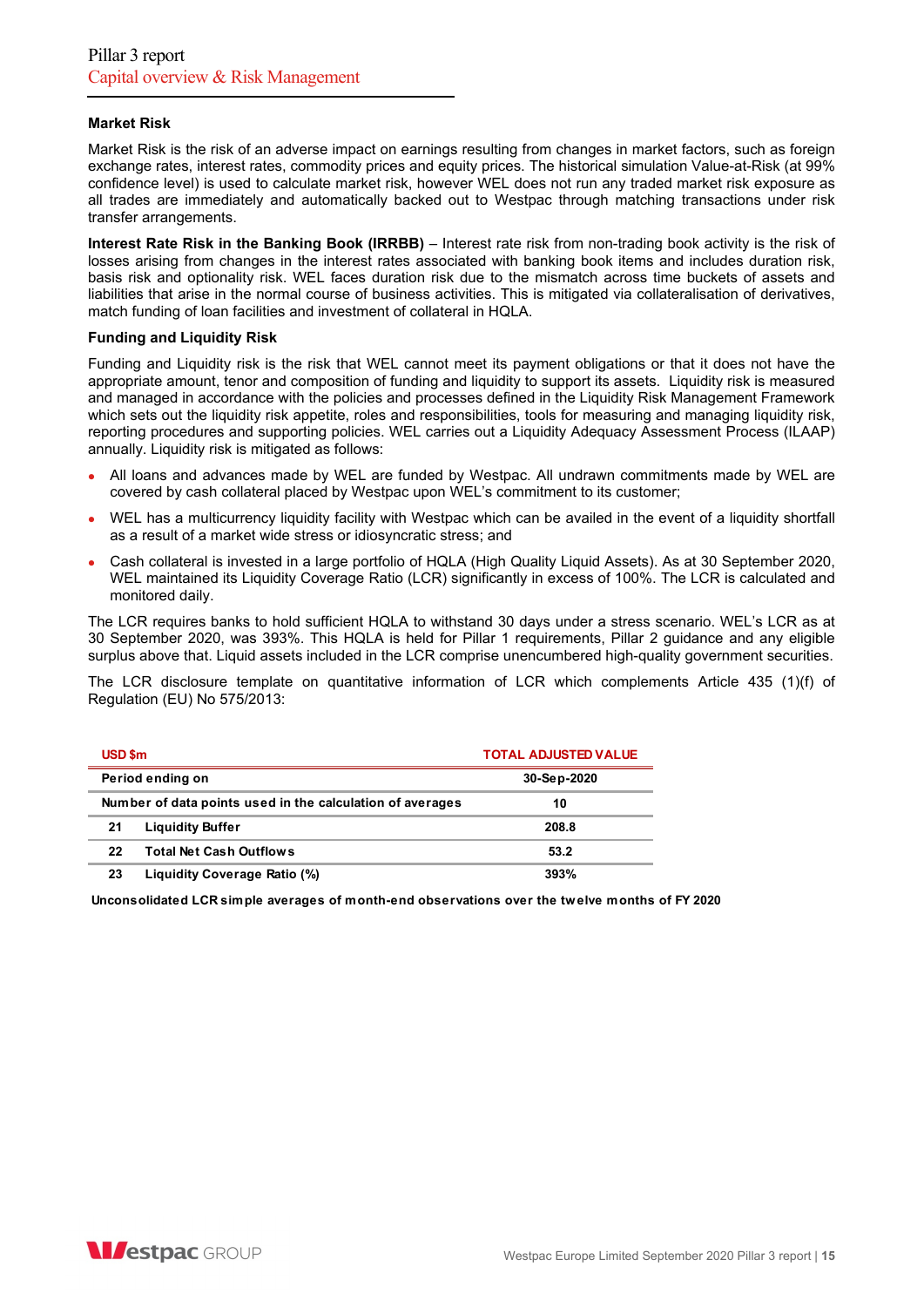## **Operational Risk**

Operational risk is the risk that arises from inadequate or failed internal processes, people and systems or from external events. The Board has adopted the Westpac Operational Risk Management Framework including the likelihood and primary impact categories and thresholds to manage operational risk. Westpac also has comprehensive and well tested Disaster Recovery and Business Continuity Plans. WEL has adopted the basic indicator approach to measuring operational risk.

WEL's operational risk capital as at 30 September 2020 is \$563k, being 15% of the sum of the three-year average total net income.

|                                     | 30 September 30 September |       | 30 September |
|-------------------------------------|---------------------------|-------|--------------|
|                                     | 2020                      | 2019  | 2018         |
| \$000's                             | US\$                      | US\$  | US\$         |
| Net interest income                 | 696                       | 1,307 | 753          |
| Net non interest income             | 3.071                     | 2,625 | 2,808        |
| Total net income                    | 3,767                     | 3,932 | 3,561        |
| Three year average total net income | 3,753                     |       |              |
| 15% of three year average           | 563                       |       |              |

The following non-financial risks are assessed under the umbrella of operational risk:

• Business continuity risk

Business Continuity Management (BCM) forms a key component of the Group operational risk framework and is a key mitigant of business disruption and people safety risk.

• Cyber risk

Westpac protects the privacy and security of the bank's confidential information and encompasses a range of security protection services such as Cyber Security and Data Loss Prevention Services.

• Third party (outsourcing) risk

WEL operates under the Group outsourcing policy however WEL predominantly outsources its requirements to Westpac. These arrangements are governed by various service level agreements.

**Legal and Regulatory Risk** - Ongoing compliance with legal and regulatory (including conduct and compliance) obligations is facilitated by the first and second line risk and compliance teams in conjunction with legal counsel and senior management. Changes to the regulatory regime, communications from regulators and commentary from trade organisations are monitored for relevance to WEL and action is taken accordingly.

The WEL Board ensures appropriate oversight of conduct and compliance risk. Conduct and compliance risk is the risk of failing to abide by compliance obligation and failing to have behaviours and practices that deliver suitable, fair and clear outcomes for customers. Staff are seconded to WEL from Westpac and are diligent in meeting the requirements of the Westpac Group Conduct Framework, Group Compliance Management Framework and Financial Crime Risk Management Framework including the supporting policies and standards.

**Related Party Risk** – Related party risk is the risk that problems arising in other Westpac Group members compromise the financial and operational position of WEL. Related party risk is considered low given the nature of WEL's business, the operational arrangements in place between Westpac and WEL, and due to the strength of Westpac's credit rating (S&P AA-).

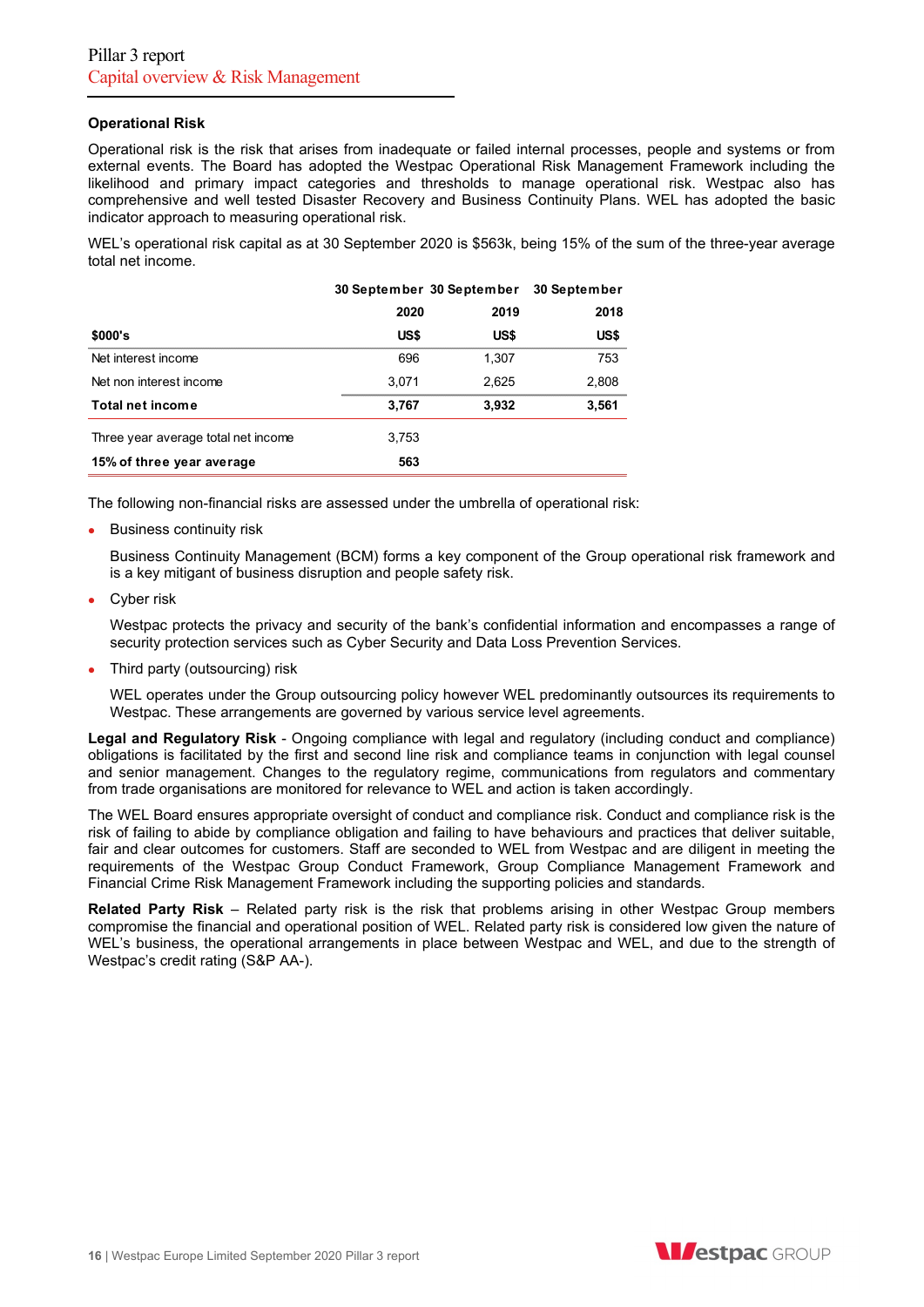## **Other Risk Categories**

Various other risks categories are considered under the ICAAP review including:

**Business and Strategic Risk** – Strategic risk is relevant to WEL given that its existence and ongoing viability is dependent on Westpac. However, given the size, scale and complexity of WEL, the Business and Strategic risk are manageable. The strategic considerations in respect of the UK's withdrawal from the EU ("Brexit") are being discussed at both the WEL Board and Westpac executive level.

**Financial Crime Risk** – WEL adopts robust Financial Crime Standards and incorporates local jurisdictional standards. Financial crime policy and procedures cover money laundering, terrorist financing, bribery and corruption, fraud, market abuse and tax evasion. The Head of Financial Crime, Europe & Money Laundering and Reporting Officer is responsible for WEL's financial crime risks with support from Financial Crime, Conduct, & Compliance staff in London and Sydney

**Reputational Risk** – the risk that an action, inaction, transaction, investment or event will reduce trust in WEL or Westpac group's integrity and competence by clients, counterparties, regulators, staff (included seconded staff) or the public.

**ESG<sup></sup> Risk -** Westpac is a member of the Australia and Asia Pacific Dow Jones Sustainability Index for 2020. As a subsidiary, WEL abides by and contributes to Westpac's sustainability principles and actions. WEL has implemented a plan to manage the risks associated with climate change.

The WEL Board also considers a range of other risks in its deliberations on risk management.

<sup>&</sup>lt;sup>1</sup> Environmental, Social and Governance issues

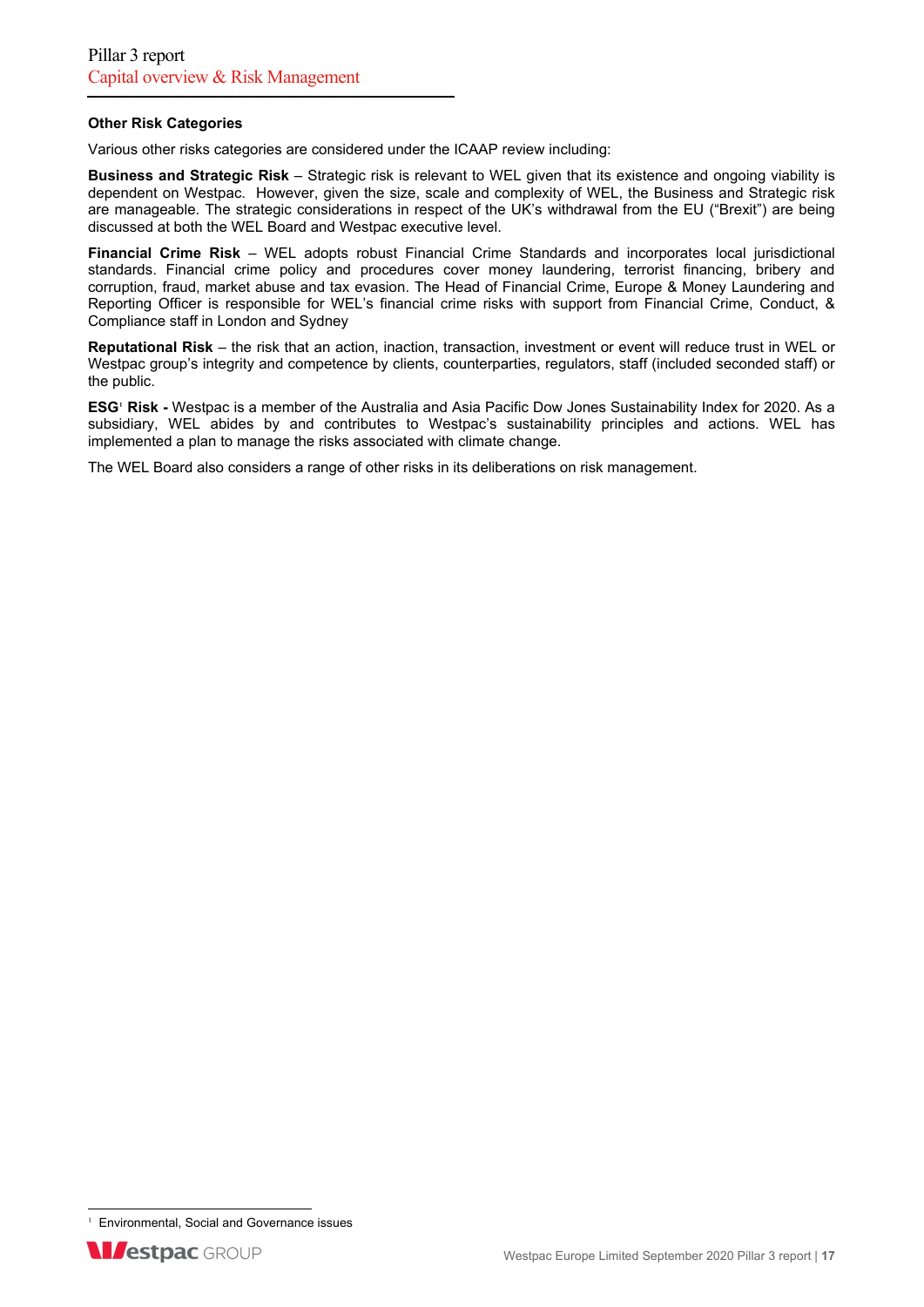## **Westpac Group Remuneration Policy**

The objective of the Westpac Group Remuneration Policy (the Policy) is to attract and retain talented employees, by rewarding them for achieving high performance and delivering superior long-term results for our customers and our shareholders, while adhering to sound risk management and governance principles. The Policy applies to all employees of Westpac globally (except temporary/casual employees), and its related bodies corporate (unless separately listed on the Australian Securities Exchange). Specific variable reward (VR) plans are established to ensure alignment between business strategy and performance. Processes are in place to ensure remuneration arrangements comply with regulatory requirements.

In the UK, the Policy covers WBCLB (FRN 124586) and WEL (FRN 447161).

The Policy is reviewed by the Board Remuneration Committee (BRC) on a regular basis.

#### **Remuneration Governance**

#### **Governance Structure**

WBC operates a remuneration governance model below the Westpac Board and BRC level. This includes the Remuneration Oversight Committee (ROC), Risk Adjustment Oversight Committee (RAOC) and, in respect of WEL and WBCLB, the Westpac Institutional Bank Divisional Remuneration Oversight Committee (WIB DROC). The WEL Non-Executive Directors have an oversight role and review the remuneration report annually.

#### **Reward Strategy and Link to Performance**

Fixed remuneration is reviewed annually. Employees have the opportunity to participate in a VR plan designed to support the objectives of their division and the Group, including risk management. All employees who receive VR above a certain threshold have a portion of the award deferred into equity. All current and unvested VR is subject to risk adjustment.

When approving the VR pools, the Westpac BRC and ROC primarily take into account Economic Profit (EP) performance year on year and against target and is informed by an assessment of the appropriate sharing of profit among employees, shareholders, required capital and reinvestment capital. The Group variable reward pool is adjusted for current and future risk.

The determination of VR for all employees is based on performance against agreed objectives/goals in line with the relevant business strategy, performance relative to peers and the demonstration of behaviours in line with our values (including compliance and risk requirements).

#### **Independence of Risk and Financial Control Employees**

Remuneration outcomes for risk and financial control employees, which are principally based on the achievement of functional objectives and not the financial performance, are subject to review and approval by the relevant functional leadership team.

#### **Quantitative Disclosures**

WEL has no permanent employees. WBCLB has employees that are seconded to work for WEL as required. The following remuneration disclosures relate to WBCLB employees.

For the purposes of this disclosure, it is considered that WEL and WBCLB operate as a single business unit. For the performance year ending 30 September 2020, the total remuneration of senior managers was £2.69million and the total remuneration of other material risk takers was £1.31million.

Senior Managers includes those employees, as defined by SYSC 4 and 19, SUP 10A & B of the FCA Handbook and Senior Management Functions chapter of the PRA CRR Handbook, who are the most senior executives of WBC London Branch and WEL; their activities can materially affect a substantial part of WEL or its financial standing, either directly or indirectly. Other material risk takers are those individuals (other than Senior Managers) identified in accordance with the European Regulation on Material Risk Takers and includes employees who can influence capital and/or liquidity, are in a control function, take market risk positions, and/or can approve large credit exposures or programmes. The above disclosures relate to the total remuneration of relevant employees, which has not been apportioned between WBCLB and WEL.

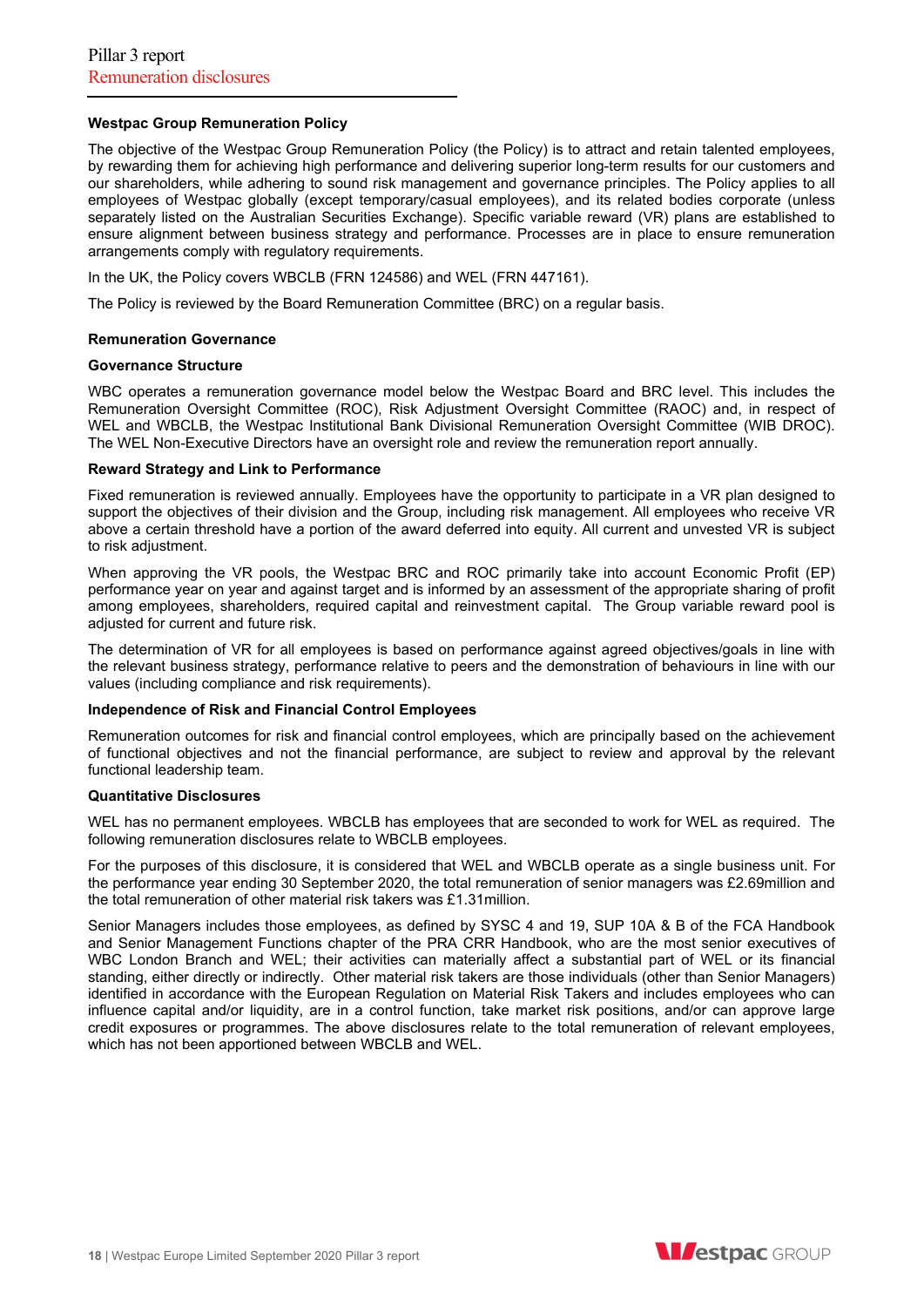## Disclosure according to Article 3 in Commission implementing regulation (EU) No 1423/2013<sup>1</sup>

|                 |                                                                                                                                                                                                                                             | <b>US\$000's</b>         |
|-----------------|---------------------------------------------------------------------------------------------------------------------------------------------------------------------------------------------------------------------------------------------|--------------------------|
|                 | Common Equity Tier 1 (CET1) capital: instruments and reserves <sup>2</sup>                                                                                                                                                                  |                          |
| $\mathbf{1}$    | Capital instruments and the related share premium accounts                                                                                                                                                                                  | 58,427                   |
| 2               | Retained earnings                                                                                                                                                                                                                           | 5,330                    |
| 3               | Accumulated other comprehensive income (and other reserves)                                                                                                                                                                                 |                          |
| 3a              | Funds for general banking risk                                                                                                                                                                                                              |                          |
| 4               | Amount of qualifying items referred to in Article 484 (3) and the related share premium accounts subject to phase                                                                                                                           | $\Box$                   |
|                 | out from CET1                                                                                                                                                                                                                               |                          |
| 5               | Minority interests (amount allowed in consolidated CET1)                                                                                                                                                                                    |                          |
| 5a              | Independently reviewed interim profits net of any foreseeable charge or dividend                                                                                                                                                            |                          |
| 6               | Common Equity Tier 1 (CET1) capital before regulatory adjustments                                                                                                                                                                           | 63,757                   |
| 7               | Additional value adjustments (negative amount)                                                                                                                                                                                              |                          |
| 8               | Intangible assets (net of related tax liability) (negative amount)                                                                                                                                                                          | ÷,                       |
| 10              | Deferred tax assets that rely on future profitability excluding those arising from temporary differences (net of                                                                                                                            |                          |
|                 | related tax liability where the conditions in Article 38 (3) are met) (negative amount)                                                                                                                                                     |                          |
| 11              | Fair value reserves related to gains or losses on cash flow hedges                                                                                                                                                                          |                          |
| 15              | Defined-benefit pension fund assets (negative amount)                                                                                                                                                                                       | $\overline{\phantom{a}}$ |
| 16              | Direct and indirect holdings by an institution of own CET1 instruments (negative amount)                                                                                                                                                    | $\overline{a}$           |
| 17              | Direct, indirect and synthetic holdings of the CET 1 instruments of financial sector entities where those entities<br>have reciprocal cross holdings with the institution designed to inflate artificially the own funds of the institution |                          |
|                 | (negative amount)                                                                                                                                                                                                                           |                          |
| 18              | Direct, indirect and synthetic holdings by the institution of the CET1 instruments of financial sector entities where                                                                                                                       | $\blacksquare$           |
|                 | the institution does not have a significant investment in those entities (amount above 10% threshold and net of                                                                                                                             |                          |
|                 | eligible short positions) (negative amount)                                                                                                                                                                                                 |                          |
| 20a             | Exposure amount of the following items which qualify for a RW of 1250%, where the institution opts for the                                                                                                                                  | $\blacksquare$           |
|                 | deduction alternative                                                                                                                                                                                                                       |                          |
| 20 <sub>b</sub> | of which: qualifying holdings outside the financial sector (negative amount)                                                                                                                                                                | $\overline{a}$           |
| 20c             | of which: securitisation positions (negative amount)                                                                                                                                                                                        |                          |
| 27              | Qualifying AT1 deductions that exceed the AT1 capital of the institution (negative amount)                                                                                                                                                  | $\overline{\phantom{a}}$ |
| 28              | Total regulatory adjustments to Common Equity Tier 1 (CET1)                                                                                                                                                                                 | $\blacksquare$           |
| 29              | Common Equity Tier 1 (CET1) capital                                                                                                                                                                                                         | 63,757                   |
| 44              | Additional Tier 1 (AT1) capital                                                                                                                                                                                                             |                          |
| 45              | Tier 1 capital (T1 = CET1 + AT1)                                                                                                                                                                                                            | 63,757                   |
| 50              | <b>Credit risk adjustments</b>                                                                                                                                                                                                              | $\blacksquare$           |
| 57              | Total regulatory adjustments to Tier 2 (T2) capital                                                                                                                                                                                         | $\blacksquare$           |
| 58              | Tier 2 (T2) capital                                                                                                                                                                                                                         | $\blacksquare$           |
| 59              | Total capital (TC = $T1 + T2$ )                                                                                                                                                                                                             | 63,757                   |
| 60              | Total risk weighted assets                                                                                                                                                                                                                  | 37,184                   |
|                 | Capital ratios and buffers <sup>3</sup>                                                                                                                                                                                                     |                          |
| 61              | Common Equity Tier 1 (as a percentage of total risk exposure amount)                                                                                                                                                                        | 171%                     |
| 62              | Tier 1 (as a percentage of total risk exposure amount)                                                                                                                                                                                      | 171%                     |
| 63              | Total capital (as a percentage of total risk exposure amount)                                                                                                                                                                               | 171%                     |
| 64              | Institution specific buffer requirement (CET1 requirement in accordance with article 92 (1) (a) plus capital                                                                                                                                | $\overline{\phantom{a}}$ |
|                 | conservation and countercyclical buffer requirements, plus systemic risk buffer, plus systemically important                                                                                                                                |                          |
|                 | institution buffer expressed as a percentage of risk exposure amount)                                                                                                                                                                       |                          |
| 65              | of which: capital conservation buffer requirement                                                                                                                                                                                           |                          |
| 66              | of which: countercyclical buffer requirement                                                                                                                                                                                                |                          |
| 67              | of which: systemic risk buffer requirement                                                                                                                                                                                                  |                          |
| 67a             | of which: Global Systemically Important Institution (G-SII) or Other Systemically Important Institution (O-SII) buffer                                                                                                                      |                          |
| 68              | Common Equity Tier 1 available to meet buffers (as a percentage of risk exposure amount)                                                                                                                                                    | $\overline{\phantom{a}}$ |
|                 | Amounts below the thresholds for deduction (before risk weighting)                                                                                                                                                                          |                          |
| 72              | Direct and indirect holdings of the capital of financial sector entities where the institution does not have a                                                                                                                              | $\blacksquare$           |
|                 | significant investment in those entities (amount below 10% threshold and net of eligible short positions)                                                                                                                                   |                          |
| 73              | Direct and indirect holdings by the institution of the CET1 instruments of financial sector entities where the                                                                                                                              | $\overline{a}$           |
|                 | institution has a significant investment in those entities (amount below 10% threshold and net of eligible short                                                                                                                            |                          |
|                 | positions)                                                                                                                                                                                                                                  |                          |
| 75              | Deferred tax assets arising from temporary differences (amount below 10% threshold, net of related tax liability                                                                                                                            |                          |
|                 | where the conditions in Article 38 (3) are met)                                                                                                                                                                                             |                          |
|                 | Applicable caps on the inclusion of provisions in Tier 2                                                                                                                                                                                    |                          |
| 76              | Credit risk adjustments included in T2 in respect of exposures subject to standardised approach (prior to the                                                                                                                               |                          |
|                 | application of the cap)                                                                                                                                                                                                                     |                          |
| 77              | Cap on inclusion of credit risk adjustments in T2 under standardised approach                                                                                                                                                               |                          |
| 78              | Credit risk adjustments included in T2 in respect of exposures subject to internal ratings-based approach (prior to                                                                                                                         |                          |
|                 | the application of the cap)                                                                                                                                                                                                                 |                          |
| 79              | Cap for inclusion of credit risk adjustments in T2 under internal ratings-based approach                                                                                                                                                    |                          |
|                 |                                                                                                                                                                                                                                             |                          |

1 Due to the nature scale and complexity of WEL's business the Own Funds report on the "Transitional Basis" and "Full Basis" are the same.

<sup>2</sup> This figure excludes current period retained earnings in consideration of Article 26 of the Capital Requirement Regulation (CRR) which allows institutions to include interim or year-end profits in CET1 capital before the institution has taken a formal decision confirming the final profit or loss for the year only with prior permission of the competent authority.

<sup>3</sup> The Capital ratios and buffers under 64, 65 and 68 have not been disclosed in this report and are fully detailed in the WEL ICAAP.